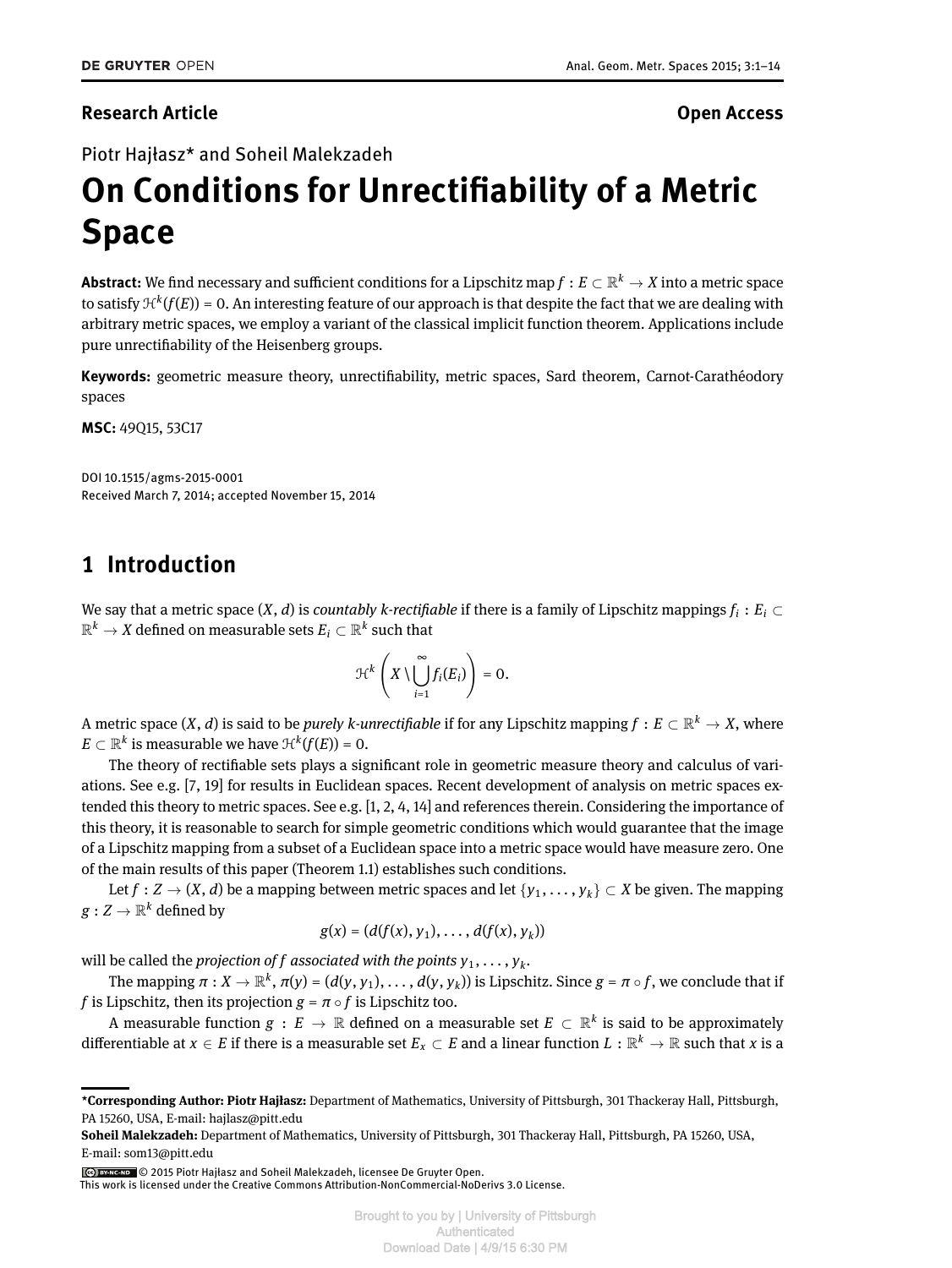**2** - Piotr Hajłasz and Soheil Malekzadeh

density point of *E<sup>x</sup>* and

$$
\lim_{E_x \ni y \to x} \frac{g(y) - g(x) - L(y - x)}{|y - x|} = 0.
$$

This definition is equivalent with other definitions that one can find in the literature. The approximate derivative *L* is unique (if it exists) and it is denoted by ap  $Dg(x)$ . Lipschitz functions  $g: E \to \mathbb{R}$  are approximately differentiable a.e. (by the McShane extension and the Rademacher theorems). In the case of mappings into  $\mathbb{R}^k$ , approximate differentiability means approximate differentiability of each component.

<span id="page-1-0"></span>**Theorem 1.1.** Let  $X$  be a metric space, let  $E\subset\mathbb{R}^k$  be measurable, and let  $f:E\to X$  be a Lipschitz mapping. *Then the following statements are equivalent:*

- *1.*  $\mathcal{H}^k(f(E)) = 0;$
- 2. *For any Lipschitz mapping*  $\varphi: X \to \mathbb{R}^k$ *, we have*  $\mathfrak{H}^k(\varphi(f(E))) = 0$ *;*
- *3. For any collection of distinct points*  $\{y_1,y_2,\ldots,y_k\} \subset X$ , *the associated projection g* :  $E \to \mathbb{R}^k$  *of f satisfies*  $\mathfrak{H}^k(g(E)) = 0$ ;
- 4. For any collection of distinct points  $\{y_1,y_2,\ldots,y_k\} \subset X$ , the associated projection  $g\,:\,E\,\to\,\mathbb{R}^k$  of f  $satisfies$   $\text{rank}\left(\text{ap}\, Dg(x)\right) < k$  for  $\mathcal{H}^k\text{-}a.e.\, x\in E.$

Here  $\mathfrak{R}^k$  stands for the *k*-dimensional Hausdorff measure.

**Remark 1.2.** It follows from the proof that in conditions (3) and (4) we do not have to consider all families  $\{y_1, y_2, \ldots, y_k\} \subset X$  of distinct points, but it suffices to consider such families with points  $y_i$  taken from a given countable and dense subset of *f*(*E*).

<span id="page-1-1"></span>The implications from (1) to (2) and from (2) to (3) are obvious. The equivalence between (3) and (4) easily follows from the classical change of variables formula which states that if  $g:E\subset\R^k\to\R^k$  is Lipschitz, then

$$
\int_{E} |J_{g}(x)| d\mathcal{H}^{k}(x) = \int_{g(E)} N_{g}(y, E) d\mathcal{H}^{k}(y).
$$
\n(1.1)

Here  $J_g$  stands for the Jacobian of  $g$  and  $N_g(y,E)$  is the number of points in the preimage  $g^{-1}(y)\cap E,$  see e.g.  $[6, 7, 11]$  $[6, 7, 11]$  $[6, 7, 11]$ . Therefore, it remains to prove the implication  $(4)$  to  $(1)$  which is the most difficult part of the theorem. We will deduce it from another result which deals with Lipschitz mappings into  $\ell^\infty$ , see Theorem [2.2.](#page-3-0)

Note that in general it may happen for a subset  $A\subset X$  that  $\mathfrak{R}^k(A)$  > 0, but for all Lipschitz mappings  $\varphi$  :  $X\to \mathbb{R}^k,$   $\mathfrak{H}^k(\pmb{\varphi}(A))$  = 0. For example the Heisenberg group  $\mathbb{H}^n$  satisfies  $\mathfrak{H}^{2n+2}(\mathbb{H}^n)$  =  $\infty$ , but  $\mathfrak{H}^{2n+2}(\pmb{\varphi}(\mathbb{H}^n))$  =  $0$ for all Lipschitz mappings  $\varphi\,:\,\mathbb H^n\to\mathbb R^{2n+2},$  see [\[4,](#page-13-5) Section 11.5]. Hence the implication from (2) to (1) has to use in an essential way the assumption that  $A = f(E)$  is a Lipschitz image of a Euclidean set. Since by [\[4,](#page-13-5) Section 11.5] the condition (2) is satisfied for  $\mathbb{H}^n$  with  $k = 2n + 2$ , we conclude that  $\mathbb{H}^n$  is purely  $(2n + 2)$ unrectiable. For more general results see Theorem [3.2](#page-8-0) in Section [3](#page-7-0) and Theorem [5.3](#page-12-0) in Section [5.](#page-11-0)

Theorem [1.1](#page-1-0) is related to the work of Kirchheim  $[14]$  and Ambrosio-Kirchheim  $[1]$  on metric differentiability and the general area formula for mappings into arbitrary metric spaces. However, our approach in this paper is elementary and does not involve neither the Kirchheim-Rademacher theorem [\[14,](#page-13-6) Theorem 2] nor any kind of the area formula for mappings into arbitrary metric spaces [\[1,](#page-13-3) Theorem 5.1].

Although conditions  $(3)$  and  $(4)$  are necessary and sufficient for the validity of  $(1)$ , often it is not easy to verify them. The problem is that even if *X* is smooth, the distance function  $y\mapsto d(y,y_i)$  is not smooth at  $y_i$ and we need to consider such distance functions for  $y_i$  from a dense subset of  $X$ , thus creating singularities everywhere in *X*. Actually a collection of such distance functions gives an isometric embedding of *X* into  $\ell^{\infty}$ (for a more precise statement see Theorem [2.2](#page-3-0) and the proof of Theorem [1.1](#page-1-0) which shows how Theorem [1.1](#page-1-0) follows from Theorem [2.2\)](#page-3-0). In applications we often deal with spaces *X* that have some sort of smoothness (like Heisenberg groups or more general Carnot-Carathéodory spaces) and often for such spaces there is a more natural Lipschitz mapping  $\varPhi:X\to \R^N,$  than the embedding into  $\ell^\infty$ , a mapping that takes into account the structure of *X*. In Section [4](#page-8-1) we state a suitable version of Theorem [1.1](#page-1-0) (Theorem [4.2\)](#page-8-2) and in Section [5](#page-11-0) we show how it applies to Carnot-Carathéodory spaces.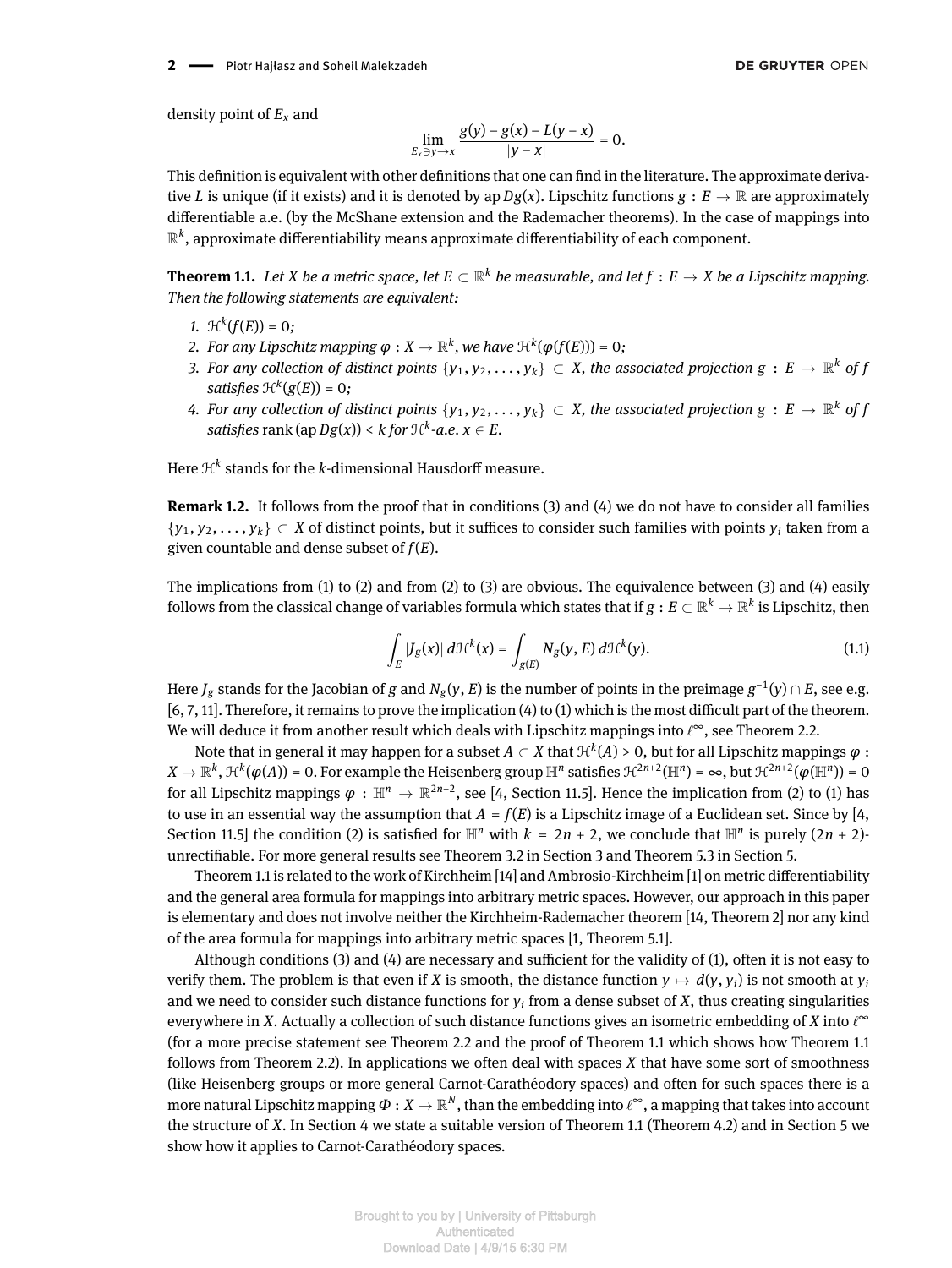The paper is organized as follows. In Section [2](#page-2-0) we prove a version of the Sard theorem for Lipschitz mappings into  $\ell^\infty$ . We also prove Theorem [1.1](#page-1-0) as a simple consequence of this result. In Section [3](#page-7-0) we provide a new proof of the unrectiability of the Heisenberg group as a consequence of Theorem [1.1.](#page-1-0) In the proof we will encounter a problem with the lack of smoothness of the distance function  $y \mapsto d(y, y_i)$ . In Section [4](#page-8-1) we will generalize Theorem [1.1](#page-1-0) in a way that it will easily apply to general Carnot-Carathéodory spaces (including the Heisenberg groups). This approach will allow us to avoid singularities of the distance function. Applications will be presented in Section [5.](#page-11-0)

Our notation is fairly standard. By *C* we will denote various positive constants whose values may change in a single string of estimates. By writing  $C = C(k)$  we mean that the constant *C* depends on *k* only.  $H<sup>s</sup>$  will denote the  $s$ -dimensional Hausdorff measure. We will also write  $\mathcal{H}^k$  to denote the Lebesgue measure on  $\mathbb{R}^k.$ Sometimes in order to emphasize that the Hausdorff measure is defined with respect to a metric d we will write  $\mathcal{H}_d^s$ . If  $V$  is a Banach space, then  $\mathcal{H}_V^s$  denotes the Hausdorff measure with respect to the norm metric of *V*. By  $\mathcal{H}^s_\infty$  we will denote the Hausdorff content which is defined as the infimum of  $\sum_{i=1}^\infty r_i^s$  over all coverings by balls of radii  $r_i$ . Clearly  $H^s_\infty$  is an outer measure and  $H^s(A) = 0$  if and only if  $H^s_\infty(A) = 0$ . The barred integral will denote the integral average  $\int_E f \, d\mu = \mu(E)^{-1} \int_E f \, d\mu$ .

# <span id="page-2-0"></span>2 Lipschitz mappings into  $\ell^{\infty}$

A measurable function coincides with a continuous function outside a set of an arbitrarily small measure. This is the Lusin property of measurable functions. The following result due to Federer shows a similar  $\mathcal{C}^1$ -Lusin property of a.e. differentiable functions, [\[23\]](#page-13-9).

 $\bf{Lemma 2.1}$  (Federer). If  $f:\Omega\to\mathbb{R}$  is differentiable a.e. on an open set  $\Omega\subset\mathbb{R}^k$ , then for any  $\varepsilon>0$  there is a  $\emph{function} \ \emph{g} \in \mathcal{C}^1(\mathbb{R}^k)$  such that

$$
\mathcal{H}^k\left(\left\{x\in\Omega:f(x)\neq g(x)\right\}\right)\leq\varepsilon.
$$

The original proof was based on the Whitney extension theorem; for another, more direct approach, see [\[17,](#page-13-10) Theorem 1.69].

<span id="page-2-1"></span>In particular if  $E\subset\mathbb{R}^k$  is measurable and  $f:E\to\mathbb{R}$  is Lipschitz, then  $f$  can be extended to a Lipschitz  $f$ unction  $\tilde f:\R^k\to\R$  (McShane) to which the above theorem applies. Hence for any  $\varepsilon>0$  there is  $g\in C^1(\R^k)$ such that

$$
\mathcal{H}^{k}\left(\left\{x \in E : f(x) \neq g(x)\right\}\right) < \varepsilon. \tag{2.1}
$$

Note that at almost all points of the set where  $f = g$  we have that ap  $Df(x) = Dg(x)$ . This holds true at all density points of the set  ${f = g}$ .

Let now  $f=(f_1,f_2,\ldots):E\subset\mathbb{R}^k\to\ell^\infty$  be an  $L$ -Lipschitz mapping. Then the components  $f_i:E\to\mathbb{R}$  are also *L-*Lipschitz. Hence for  $\mathfrak{H}^k$ -almost all points  $x\in E$ , all functions  $f_i,$   $i\in\mathbb{N}$  are approximately differentiable at  $x \in E$ . We define the approximate derivative of  $f$  componentwise

$$
\text{ap }Df(x) = \left[ \begin{array}{c} \text{ap }Df_1(x) \\ \text{ap }Df_2(x) \\ \vdots \end{array} \right]
$$

For each  $i\in\mathbb{N}$ , ap  $Df_i(x)$  is a vector in  $\mathbb{R}^k$  with component bounded by  $L.$  Hence ap  $Df(x)$  can be regarded as  $a \infty \times k$  matrix of real numbers bounded by *L*, i.e.

$$
\mathrm{ap}\,Df(x)\in (\ell^\infty)^k,\qquad \|\mathrm{ap}\,Df\|_\infty\leq L,
$$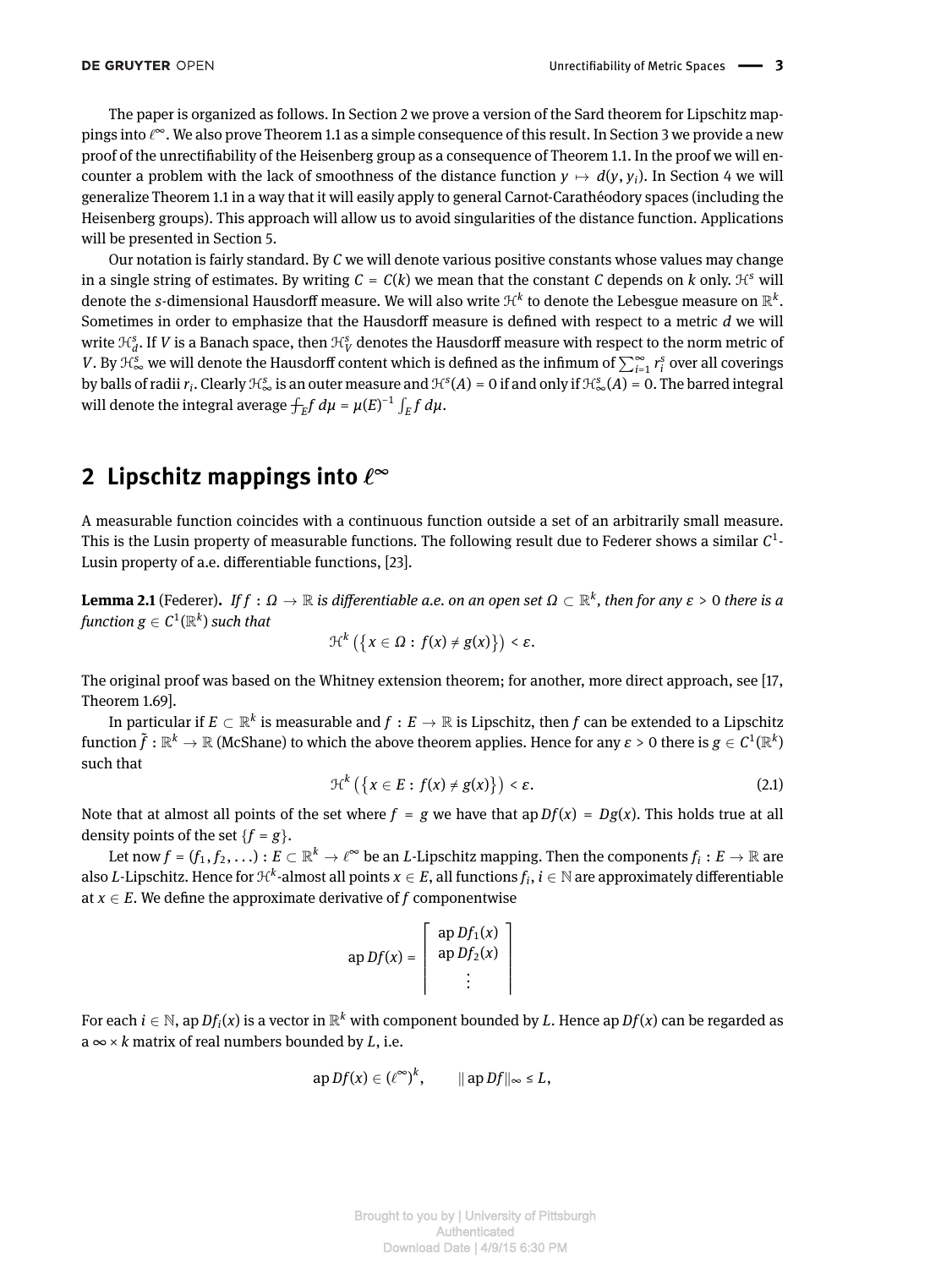where the norm in  $(\ell^\infty)^k$  is defined as the supremum over all entries in the  $\infty \times k$  matrix. It is easy to see that for a  $\infty \times k$  matrix the row rank equals the column rank.<sup>1</sup> Hence the rank of such matrix is always less than or equal *k*. In particular the rank of the  $\infty \times k$  matrix ap  $Df(x)$  equals the dimension of the linear subspace of  $\mathbb{R}^k$  spanned by the vectors ap  $Df_i(x)$ ,  $i \in \mathbb{N}$  and rank (ap  $Df(x)) \leq k$  a.e.

If  $f:\,\Omega\to\ell^\infty$  is Lipschitz, where  $\Omega\subset\mathbb R^k$  is open, components of  $f$  are differentiable a.e. and we will write  $Df(x)$  in place of ap  $Df(x)$ .

The next theorem is the main result of this section. It is a crucial step in the remaining implication (4) to (1) of Theorem [1.1.](#page-1-0) The proof of Theorem [2.2](#page-3-0) is based on ideas similar to those developed in [\[3,](#page-13-11) Section 7].

<span id="page-3-0"></span>**Theorem 2.2.** Let  $E\subset\mathbb{R}^k$  be measurable and let  $f:E\to\ell^\infty$  be a Lipschitz mapping. Then  $\mathfrak{H}^k(f(E))=0$  if and *only if* rank (ap  $Df(x)$ ) < k,  $\mathcal{H}^k$ -a.e. in E.

Before we prove this result we will show how to use it to complete the proof of Theorem [1.1.](#page-1-0)

*Proof of Theorem [1.1.](#page-1-0)* As we already pointed out in Introduction, it remains to prove the implication (4) to (1). Although we do not assume that *X* is separable, the image  $f(E) \subset X$  is separable and hence it can be isometrically embedded into  $\ell^\infty$ . More precisely let  $\{y_i\}_{i=1}^\infty\subset f(E)$  be a dense subset and let  $y_0\in f(E)$ . Then it is well-known and easy to prove that the mapping

$$
f(E) \ni y \mapsto \kappa(y) = \{d(y, y_i) - d(y_i, y_0)\}_{i=1}^{\infty} \in \ell^{\infty}
$$

is an isometric embedding of  $f(E)$  into  $\ell^\infty.$  It is the so called Kuratowski embedding. Clearly

$$
\mathcal{H}^k_d(f(E))=\mathcal{H}^k_{\ell^{\infty}}((\kappa\circ f)(E)),
$$

where subscripts indicate metrics with respect to which we define the Hausdorff measures. It remains to prove that  $\mathcal{H}_{\ell^{\infty}}^{k}((\kappa \circ f)(E)) = 0$ . Since

$$
(\kappa \circ f)(x) = \{d(f(x), y_i) - d(y_i, y_0)\}_{i=1}^{\infty},
$$

it easily follows from the assumptions that

$$
rank(ap D(\kappa \circ f)) < k \quad \mathcal{H}^k\text{-a.e. in } E.
$$

Hence (1) follows from Theorem [2.2.](#page-3-0)

Thus it remains to prove Theorem [2.2.](#page-3-0) Before doing this let us make some comments explaining why it is not easy. Theorem [2.2](#page-3-0) is related to the Sard theorem for Lipschitz mappings which states that if  $f:\mathbb{R}^k\to\mathbb{R}^m,$  $m \geq k$  is Lipschitz, then

$$
\mathcal{H}^k(f(\{x\in\mathbb{R}^k:\operatorname{rank}Df(x)
$$

The standard proof of this fact [\[19,](#page-13-2) Theorem 7.6] is based on the observation that if rank *Df*(*x*) < *k*, then for any  $\varepsilon > 0$  there is  $r > 0$  such that

$$
|f(z)-f(x)-Df(x)(z-x)|<\varepsilon r\quad\text{for }z\in B(x,r),
$$

and hence

$$
dist(f(z), W_x) \leq \varepsilon r \quad \text{for } z \in B(x, r),
$$

where  $W_x$  =  $f(x)$  +  $Df(x)$ ( $\mathbb{R}^k$ ) is an affine subspace of  $\mathbb{R}^m$  of dimension less than or equal to  $k$  – 1. That means *f*(*B*(*x*, *r*)) is contained in a thin neighborhood of an ellipsoid of dimension no greater than *k* − 1 and hence we can cover it by *C*(*L*/*ε*) *<sup>k</sup>*−1 balls of radius *Cεr*, where *L* is the Lipschitz constant of *f*. Now we use covering

 $\bf 1\,$  It is a simple exercise in linear algebra –first we prove that the row rank  $r$  (vectors in  $\R^k$ ) equals to the maximum of dimensions of minors with non-zero determinants. Clearly the column rank (vectors in ℓ∞) is at least *r*. However, it cannot be larger than *r* –it easily follows from the fact that the system of  $r \times r$  equations with the non-zero determinant has a unique solution.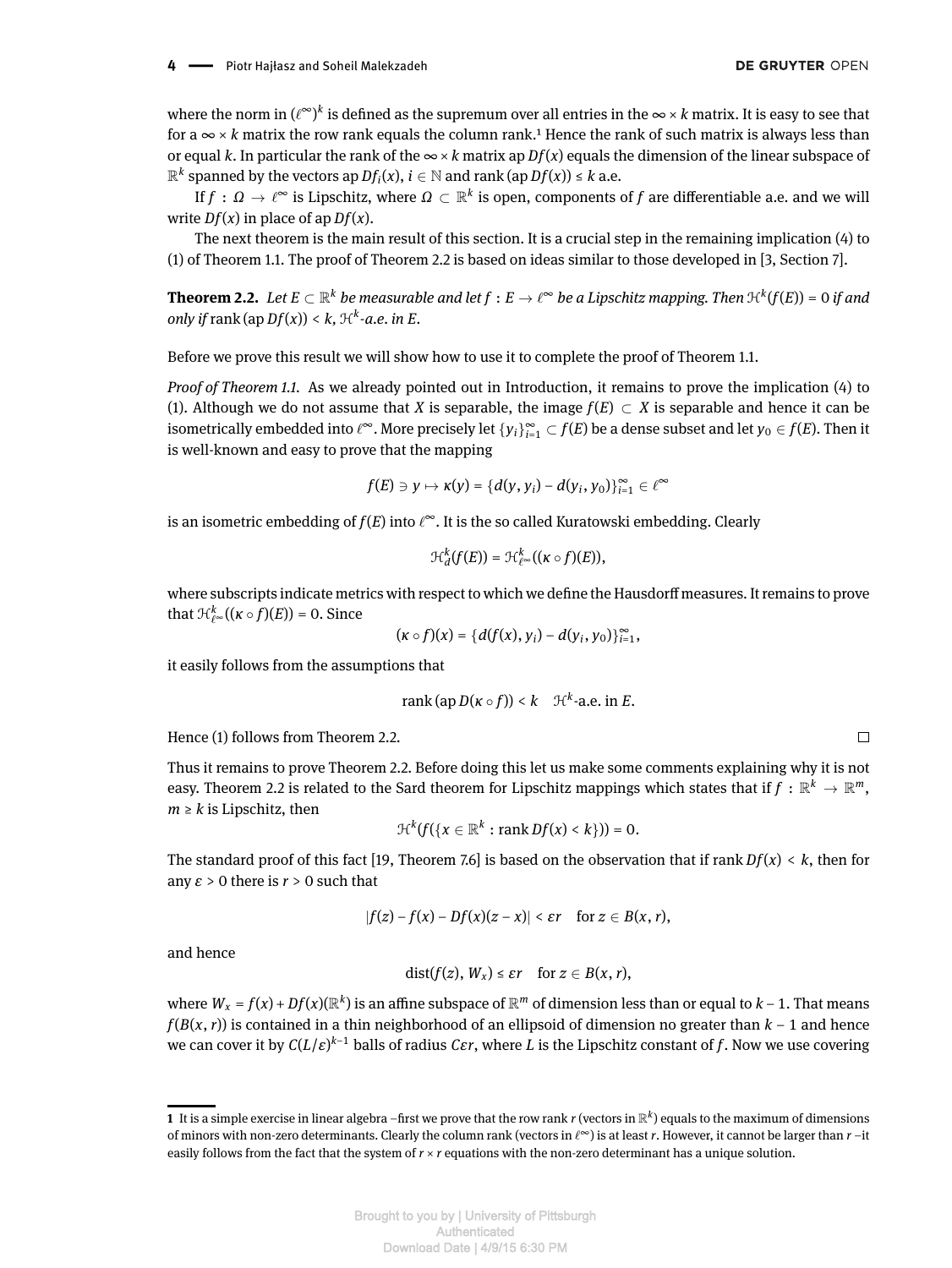by these balls with the help of Vitali's lemma to estimate the Hausdorff content of the image of the critical set. For more details, see [\[19,](#page-13-2) Theorem 7.6].

The proof described above employs the fact that *f* is Frechet differentiable and hence this argument *cannot* be applied to the case of mappings into  $\ell^\infty$ , because in general Lipschitz mappings into  $\ell^\infty$  are not Frechet differentiable, i.e. in general the image of  $f(B(x, r) \cap E)$  is not well-approximated by the tangent mapping ap  $Df(x)$ . To overcome this difficulty we need to investigate the structure of the set  $\{ap\ Df(x) < k\}$  using arguments employed in the proof of the general case of the Sard theorem for  $C<sup>n</sup>$  mappings, [\[21\]](#page-13-12). In particular we will need to use a version of the implicit function theorem.

In the proof of Theorem [2.2](#page-3-0) we will also need the following result which is of independent interest.

<span id="page-4-0"></span>**Proposition 2.3.** Let  $D\subset\mathbb{R}^k$  be a bounded and convex set with non-empty interior and let  $f:D\to\ell^\infty$  be an *L-Lipschitz mapping. Then*

$$
\text{diam}(f(D)) \leq C(k)L \frac{(\text{diam}\, D)^k}{\mathcal{H}^k(D)} \, \mathcal{H}^k(D \setminus A)^{1/k}
$$

*where*

<span id="page-4-2"></span>
$$
A = \{x \in D : Df(x) = 0\}.
$$

*In particular if D is a cube or a ball, then*

$$
diam(f(D)) \le C(k)L\mathcal{H}^k(D\setminus A)^{1/k}.
$$
 (2.2)

*Proof.* We will need two well-known facts.

<span id="page-4-1"></span> $\bf{Lemma \ 2.4.} \ \ If \ E \subset \mathbb{R}^k \ \ is \ measurable, \ then$ 

$$
\int_E \frac{dy}{|x-y|^{k-1}} \leq C(k) \mathcal{H}^k(E)^{1/k}.
$$

*Proof.* Let  $B = B(x, r) \subset \mathbb{R}^k$  be a ball such that  $\mathcal{H}^k(B) = \mathcal{H}^k(E)$ . Then

$$
\int_E \frac{dy}{|x-y|^{k-1}} \leq \int_B \frac{dy}{|x-y|^{k-1}} = C(k)r = C'(k)\mathcal{H}^k(E)^{1/k}.
$$

The inequality follows from the observation that on the part of the set *E* which lies outside *B* we integrate a function which is strictly smaller than the function on  $B \setminus E$  and  $|E \setminus B| = |B \setminus E|$ .  $\Box$ 

For the next lemma see for example [\[9,](#page-13-13) Lemma 7.16].

**Lemma 2.5.** If  $D \subset \mathbb{R}^k$  is a bounded and convex set with non-empty interior and if  $u : D \to \mathbb{R}$  is Lipschitz *continuous, then*

$$
|u(x)-u_D|\leq \frac{(\text{diam }D)^k}{k!\mathcal{H}^k(D)}\int_D\frac{|\nabla u(y)|}{|x-y|^{k-1}}\,dy\quad\text{for all }x\in D,
$$

*where*  $u_D = \int_D u(x) dx$ .

Now we can complete the proof of Proposition [2.3.](#page-4-0) If  $Df(x) = 0$ , then  $\nabla f_i(x) = 0$  for all  $i \in \mathbb{N}$ . For each  $i \in \mathbb{N}$ we have

$$
\begin{aligned} |f_i(x) - f_{iD}| &\leq \frac{(\operatorname{diam} D)^k}{k \mathcal{H}^k(D)} \int_D \frac{|\nabla f_i(y)|}{|x - y|^{k-1}} \, dy \leq \frac{L(\operatorname{diam} D)^k}{k \mathcal{H}^k(D)} \int_{D \setminus A} \frac{dy}{|x - y|^{k-1}} \\ &\leq C(k) L \frac{(\operatorname{diam} D)^k}{\mathcal{H}^k(D)} \, \mathcal{H}^k(D \setminus A)^{1/k} .\end{aligned}
$$

The last inequality follows from Lemma [2.4.](#page-4-1) Hence for all  $x, y \in D$ 

$$
|f_i(x) - f_i(y)| \leq |f_i(x) - f_{iD}| + |f_i(y) - f_{iD}| \leq 2C(k)L \frac{(\text{diam}\,D)^k}{\mathcal{H}^k(D)} \mathcal{H}^k(D\setminus A)^{1/k}.
$$

Taking supremum over  $i \in \mathbb{N}$  yields

$$
||f(x)-f(y)||_{\infty} \leq 2C(k)L \frac{(\text{diam }D)^{k}}{\mathcal{H}^{k}(D)} \mathcal{H}^{k}(D\setminus A)^{1/k}
$$

and the result follows upon taking supremum over all  $x, y \in D$ .

 $\Box$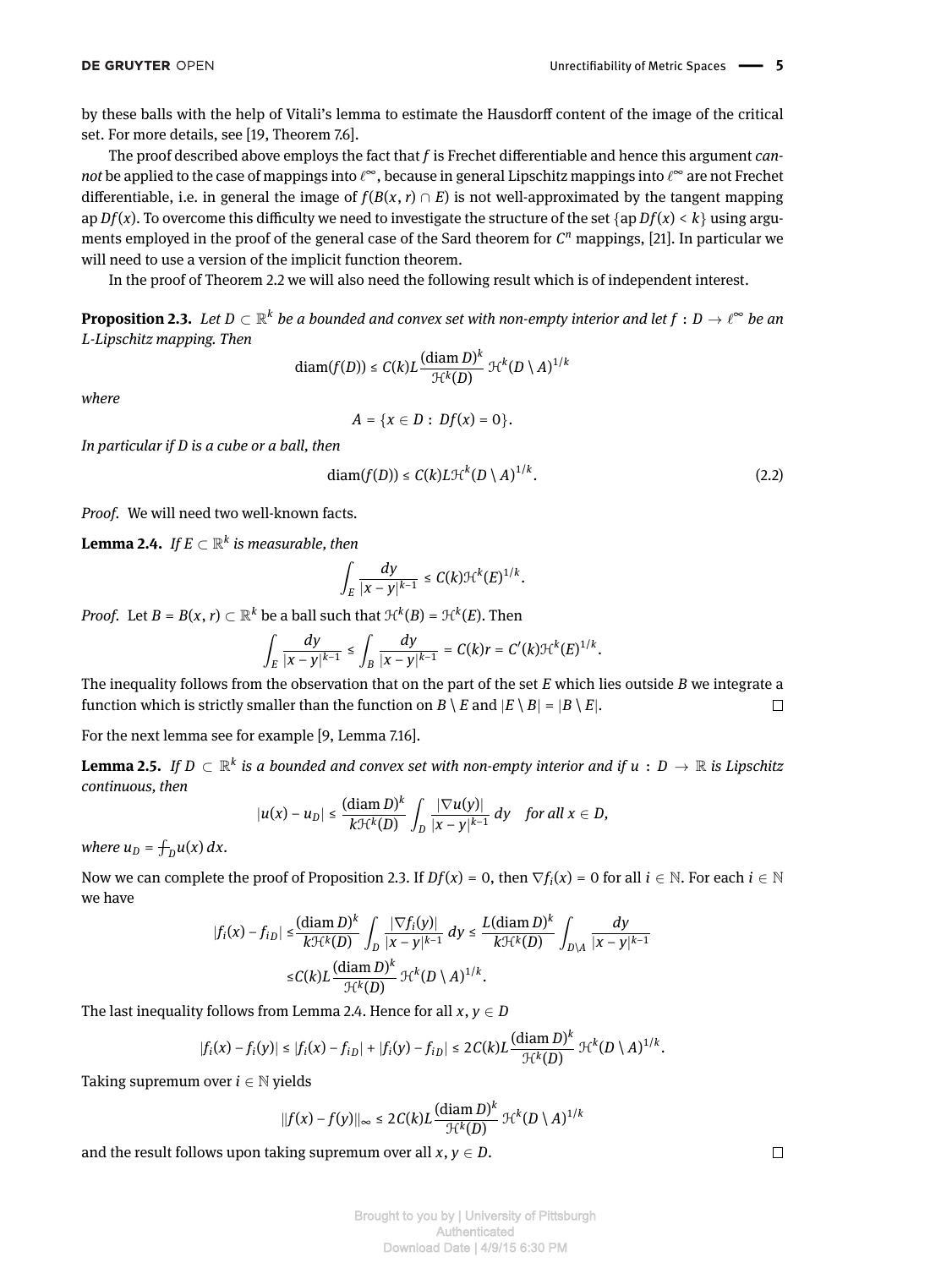*Proof of Theorem [2.2.](#page-3-0)* The implication from left to right is easy. Suppose that  $\mathcal{H}^k(f(E))$  = 0. For any positive integers  $i_1 < i_2 < \ldots < i_k$  the projection

$$
\ell^{\infty} \ni (y_1, y_2, \ldots) \to (y_{i_1}, y_{i_2}, \ldots, y_{i_k}) \in \mathbb{R}^k
$$

is Lipschitz continuous and hence the set

$$
(f_{i_1},\ldots,f_{i_k})(E)\subset\mathbb{R}^k
$$

has  $\mathcal{H}^k$ -measure zero. It follows from the change of variables formula [\(1.1\)](#page-1-1) that the matrix  $[\partial f_{i_j}/\partial x_\ell]_{j,\ell=1}^k$  of approximate partial derivatives has rank less than *k* almost everywhere in *E*. Since this is true for any choice of  $i_1 < i_2 < \ldots < i_k$ , we conclude that rank (ap  $Df(x)$ ) < k a.e. in E.

Suppose now that rank (ap  $Df(x)$ ) < k a.e. in E. We need to prove that  $\mathcal{H}^k(f(E)) = 0$ . This implication is more difficult. Since  $f_i:E\to\mathbb{R}$  is Lipschitz continuous, by [\(2.1\)](#page-2-1) for any  $\varepsilon>0$  there is  $g_i\in C^1(\mathbb{R}^k)$  such that

$$
\mathcal{H}^k(\{x \in E : f_i(x) \neq g_i(x)\}) < \varepsilon/2^i.
$$

Moreover ap  $Df_i(x) = Dg_i(x)$  for almost all points of the set where  $f_i = g_i$ . Hence there is a measurable set  $F \subset E$  such that  $\mathfrak{H}^k(E \setminus F) < \varepsilon$  and

$$
f = g
$$
 and  $ap Df(x) = Dg(x)$  in F,

where

$$
g = (g_1, g_2, \ldots), \quad Dg = \left[ \begin{array}{c} Dg_1 \\ Dg_2 \\ \vdots \end{array} \right].
$$

It suffices to prove that  $\mathfrak{R}^k(f(F)) = 0,$  because we can exhaust  $E$  with sets  $F$  up to a subset of measure zero and *f* maps sets of measure zero to sets of measure zero (since *f* is Lipschitz). Let

$$
\tilde{F} = \{x \in F : \text{rank}(\text{ap }Df(x)) = \text{rank }Dg(x) < k\}.
$$

Since  $\mathcal{H}^k(F \setminus \tilde{F}) = 0$ , it suffices to prove that  $\mathcal{H}^k(f(\tilde{F})) = 0$ . For  $0 \le j \le k - 1$ , let

$$
K_j = \{x \in \tilde{F} : \text{rank} Dg(x) = j\}.
$$

Since  $\tilde{F} = \bigcup_{j=0}^{k-1} K_j$ , it suffices to prove that  $\mathcal{H}^k(f(K_j)) = 0$  for any  $0 \le j \le k-1$ . Again, by removing a subset of measure zero we can assume that all points of  $K_j$  are density points of  $K_j$ . To prove that  $\mathcal{H}^k(f(K_j)) = 0$  we need to make a change of variables in  $\mathbb{R}^k$ , but only when  $j \geq 1$ .

If  $x \in \mathbb{R}^k \setminus F$ , the sequence  $(g_1(x), g_2(x), \ldots)$  is not necessarily bounded. Let *V* be the linear space of all real sequences (y<sub>1</sub>, y<sub>2</sub>, . . .). Clearly  $g:\R^k\to V.$  We do not equip  $V$  with any metric structure. Note that  $g|_F : F \to \ell^\infty \subset V$ , because  $g$  coincides with  $f$  on  $F$ .

<span id="page-5-0"></span>**Lemma 2.6.** Let 1 ≤ j ≤ k − 1 and  $x_0 \in K_j$ . Then there exists a neighborhood  $x_0 \in U \subset \mathbb{R}^k$ , a diffeomorphism  $\Phi:U\subset\mathbb{R}^k\to\varPhi(U)\subset\mathbb{R}^k,$  and a composition of a translation (by a vector from  $\ell^\infty$ ) with a permutation of *variables*  $\Psi: V \rightarrow V$  *such that* 

- $\Phi^{-1}(0) = x_0$  *and*  $\Psi(g(x_0)) = 0$ ;
- *There is*  $\varepsilon > 0$  *such that for*  $x = (x_1, x_2, \ldots, x_k) \in B(0, \varepsilon) \subset \mathbb{R}^k$  *and*  $i = 1, 2, \ldots, j$ ,

$$
\left(\Psi\circ g\circ\Phi^{-1}\right)_i(x)=x_i,
$$

i.e.,  $\Psi \circ g \circ \varPhi^{-1}$  fixes the first  $j$  variables in a neighborhood of 0.

*Proof.* By precomposing  $g$  with a translation of  $\R^k$  by the vector  $x_0$  and postcomposing it with a translation of *V* by the vector  $-g(x_0) = -f(x_0) \in \ell^{\infty}$  we may assume that  $x_0 = 0$  and  $g(x_0) = 0$ . A certain *j* × *j* minor of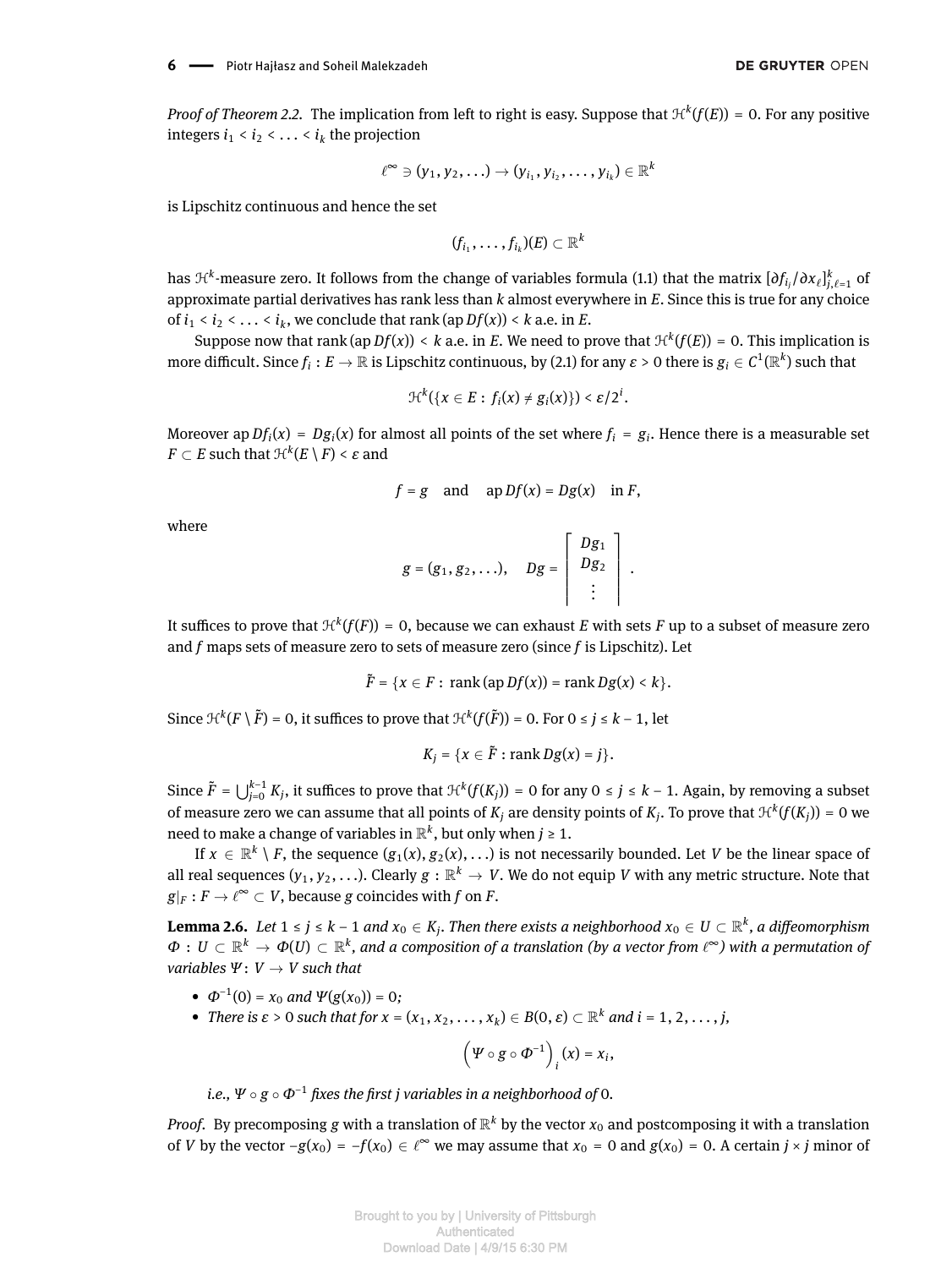$Dg(x_0)$  has rank *j*. By precomposing  $g$  with a permutation of  $j$  variables in  $\mathbb{R}^k$  and postcomposing it with a permutation of *j* variables in *V* we may assume that

<span id="page-6-0"></span>
$$
\text{rank}\left[\frac{\partial g_m}{\partial x_\ell}(x_0)\right]_{1 \le m,\ell \le j} = j. \tag{2.3}
$$

Let  $H:\mathbb{R}^k\rightarrow\mathbb{R}^k$  be defined by

$$
H(x) = (g_1(x), \ldots, g_j(x), x_{j+1}, \ldots, x_k).
$$

It follows from [\(2.3\)](#page-6-0) that  $J_H(x_0) \neq 0$  and hence *H* is a diffeomorphism in a neighborhood of  $x_0 = 0 \in \mathbb{R}^k$ . It suffices to observe that for all  $i = 1, 2, \ldots, j$ ,

$$
(g \circ H^{-1})_i(x) = x_i.
$$

In what follows, by cubes, we will mean cubes with edges parallel to the coordinate axes in  $\mathbb{R}^k.$  It suffices to prove that any point  $x_0 \in K_j$  has a cubic neighborhood whose intersection with  $K_j$  is mapped onto a set of H*<sup>k</sup>* -measure zero. Since we can take cubic neighborhoods to be arbitrarily small, the change of variables from Lemma [2.6](#page-5-0) allows us to assume that

<span id="page-6-1"></span>
$$
K_j \subset (0, 1)^k
$$
,  $g_i(x) = x_i$  for  $i = 1, 2, ..., j$  and  $x \in [0, 1]^k$ . (2.4)

Indeed, according to Lemma [2.6](#page-5-0) we can assume that  $x_0 = 0$  and that *g* fixes the first *j* variables in a neighborhood of 0. The neighborhood can be very small, but a rescaling argument allows us to assume that it contains a unit cube *Q* around 0. Translating the cube we can assume that  $Q = [0, 1]^k$ . If  $x \in K_j$ , since rank  $Dg(x) = j$ and  $g$  fixes the first  $j$  coordinates, the derivative of  $g$  in directions orthogonal to the first  $j$  coordinates equals zero at *x*,  $\partial g_{\ell}(x)/\partial x_i = 0$  for  $i = j + 1, \ldots, k$  and any  $\ell$ .

<span id="page-6-2"></span>**Lemma 2.7.** *Under the assumptions* [\(2.4\)](#page-6-1) *there exists a constant*  $C = C(k) > 0$  *such that for any integer*  $m \ge 1$ *,* and every  $x \in K_j$ , there is a closed cube  $Q_x \subset [0,1]^k$  with edge length  $d_x$  centered at  $x$  with the property that  $f(K_j\cap Q_x)=g(K_j\cap Q_x)$  can be covered by m $^j$  balls in  $\ell^\infty$ , each of radius CLd $_x$ m $^{-1}$ , where L is the Lipschitz *constant of f.*

The theorem is an easy consequence of this lemma through a standard application of the 5*r*-covering lemma, [\[13,](#page-13-14) Theorem 1.2]. First of all observe that cubes with sides parallel to coordinate axes in  $\mathbb{R}^k$  are balls with respect to the  $\ell_{k}^{\infty}$  metric

$$
||x-y||_{\infty}=\max_{1\leq i\leq k}|x_i-y_i|.
$$

Hence the 5*r*-covering lemma applies to families of cubes in  $\mathbb{R}^k$ . By 5<sup>-1</sup> Q we will denote a cube concentric with *Q* and with 5<sup>-1</sup> times the diameter. The cubes  $\{5^{-1}Q_x\}_{x\in K_j}$  form a covering of  $K_j$ . Hence we can select disjoint cubes  $\{5^{-1}Q_{x_i}\}_{i=1}^{\infty}$  such that

$$
K_j\subset\bigcup_{i=1}^\infty Q_{x_i}.
$$

If  $d_i$  is the edge length of  $Q_{x_i}$ , then  $\sum_{i=1}^{\infty} (5^{-1}d_i)^k \leq 1$ , because the cubes  $5^{-1}Q_{x_i}$  are disjoint and contained in  $[0, 1]$ <sup>k</sup>. Hence

$$
\mathcal{H}^k_\infty(f(K_j))\leq \sum_{i=1}^\infty \mathcal{H}^k_\infty(f(K_j\cap Q_{x_i}))\leq \sum_{i=1}^\infty m^j (CLd_im^{-1})^k\leq 5^kC^kL^km^{j-k}.
$$

Since the exponent *j* − *k* is negative, and *m* can be arbitrarily large we conclude that  $\mathcal{H}^k_\infty(f(K_j))$  = 0 and hence  $\mathcal{H}^k(f(K_j)) = 0$ . Thus it remains to prove Lemma [2.7.](#page-6-2)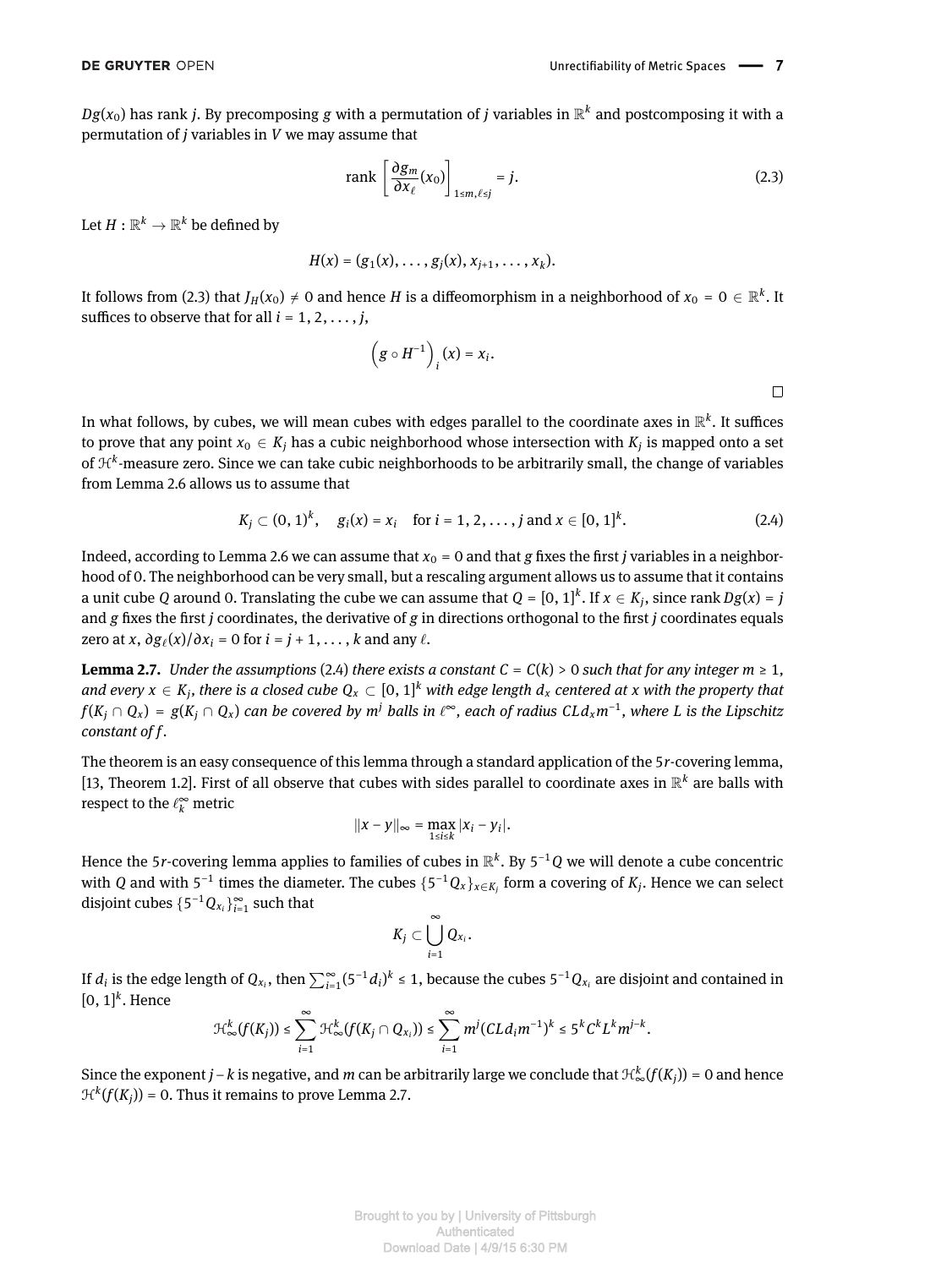*Proof of Lemma [2.7.](#page-6-2)* Various constants *C* in the proof below will depend on *k* only. Fix an integer *m* ≥ 1. Let  $x\in K_j.$  Since every point in  $K_j$  is a density point of  $K_j,$  there is a closed cube  $Q\subset [0,1]^k$  centered at  $x$  of edge length *d* such that

<span id="page-7-1"></span>
$$
\mathcal{H}^k(Q \setminus K_j) < m^{-k} \mathcal{H}^k(Q) = m^{-k} d^k. \tag{2.5}
$$

By translating the coordinate system in  $\mathbb{R}^k$  we may assume that

$$
Q = [0, d]^j \times [0, d]^{k-j}.
$$

Each component of  $f:Q\cap K_j\to\ell^\infty$  is an  $L$ -Lipschitz function. Extending each component to an  $L$ -Lipschitz function on  $Q$  results in an  $L$ -Lipschitz extension  $\tilde{f}:Q\to \ell^\infty.$  This is well-known and easy to check.

Divide [0, *d]<sup>j</sup>* into *m<sup>j</sup> cubes with pairwise disjoint interiors, each of edge length <i>m*<sup>−1</sup>*d*. Denote the resulting cubes by  $Q_v$ ,  $v \in \{1, 2, \ldots, m^j\}$ . It remains to prove that

$$
f((Q_v\times[0,d]^{k-j})\cap K_j)\subset \tilde{f}(Q_v\times[0,d]^{k-j})
$$

is contained in a ball (in  $\ell^\infty$ ) of radius  $\mathcal{C}Ldm^{-1}.$  It follows from [\(2.5\)](#page-7-1) that

$$
\mathcal{H}^k((Q_v\times[0,d]^{k-j})\setminus K_j)\leq \mathcal{H}^k(Q\setminus K_j)
$$

Hence

$$
\mathcal{H}^{k}((Q_{v}\times [0, d]^{k-j})\cap K_{j})\gt (m^{-j}-m^{-k})d^{k}.
$$

This estimate and the Fubini theorem imply that there is  $\rho \in Q_\nu$  such that

$$
\mathcal{H}^{k-j}((\{\rho\}\times[0,d]^{k-j})\cap K_j)>(1-m^{j-k})d^{k-j}.
$$

Hence

<span id="page-7-2"></span>
$$
\mathcal{H}^{k-j}((\{\rho\}\times[0,d]^{k-j})\setminus K_j)< m^{j-k}d^{k-j}.
$$

It follows from [\(2.2\)](#page-4-2) with *k* replaced by *k* − *j* that

$$
\text{diam}_{\ell^{\infty}}(\tilde{f}(\{\rho\}\times[0,d]^{k-j}))\leq CL\mathcal{H}^{k-j}((\{\rho\}\times[0,d]^{k-j})\setminus K_j)^{1/(k-j)}\leq CLm^{-1}d. \tag{2.6}
$$

Indeed, the rank of the derivative of  $g$  restricted to the slice  $\{\rho\}\times[0,d]^{k-j}$  equals zero at the points of  $(\{\rho\}\times$ [0, *d*] *k*−*j* )∩*K<sup>j</sup>* and this derivative coincides a.e. with the approximate derivative of ˜*f* restricted to {*ρ*}×[0, *d*] *<sup>k</sup>*−*j*∩ *K<sup>j</sup>* which by the property of *g* must be zero as well.

Since the distance of any point in  $Q_v\times[0,d]^{k-j}$  to  $\{\rho\}\times[0,d]^{k-j}$  is bounded by  $\mathcal{C}m^{-1}d$  and  $\tilde{f}$  is  $L$ -Lipschitz, [\(2.6\)](#page-7-2) implies that  $\tilde{f}(Q_v\times[0,d]^{k-j})$  is contained in a ball of radius  $CLdm^{-1}$ , perhaps with a constant *C* bigger than that in [\(2.6\)](#page-7-2). The proof of the lemma is complete.  $\Box$ 

This also completes the proof of Theorem [2.2.](#page-3-0)

## <span id="page-7-0"></span>**3 Heisenberg groups**

As an application we will show one more proof of the well-known result of Ambrosio-Kirchheim [\[1\]](#page-13-3) and Mag-nani [\[16\]](#page-13-15) that the Heisenberg group  $\mathbb{H}^n$  is purely *k*-unrectifiable for  $k$  >  $n$ . Another proof was given in [\[3\]](#page-13-11) and our argument is related to the one given in [\[3\]](#page-13-11) in a sense that the proof of Theorem [2.2](#page-3-0) is based on similar ideas. We will not recall the definition of the Heisenberg group as this is not the main subject of the paper. The reader may find a detailed introduction for example in  $[3]$ ; we will follow notation used in that paper. The following result is well-known, see for example Theorem 1.2 in [\[3\]](#page-13-11).

<span id="page-7-3"></span> $L$ emma 3.1. *Let*  $k > n$  *and let*  $E \subset \R^k$  *be a measurable set. If*  $f\colon E \to \R^n$  *is locally Lipschitz continuous, then* for  $\mathcal{H}^k$ -almost every point  $x \in E$ ,  $\text{rank}(\text{ap }Df(x)) \leq n$ .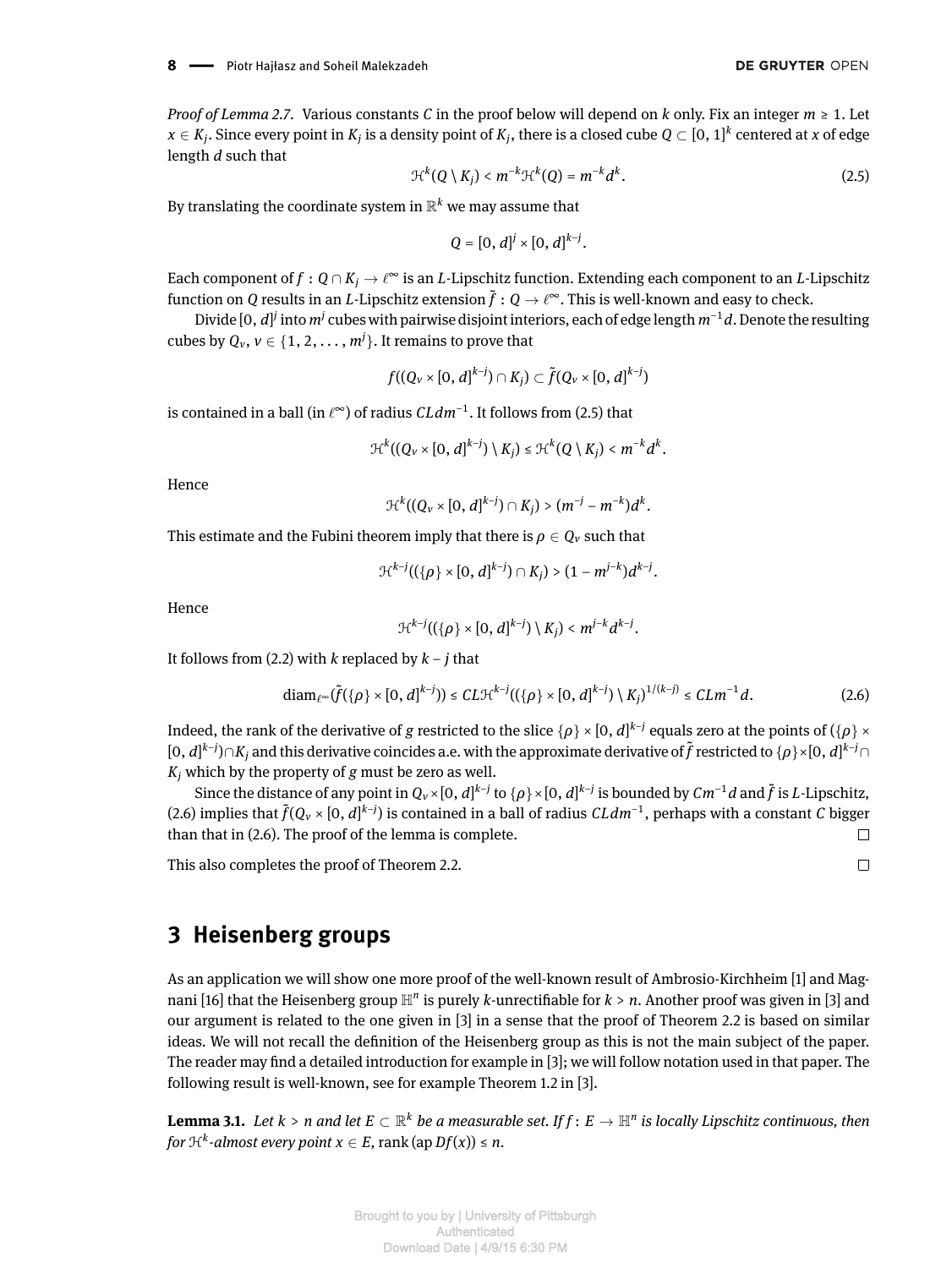The Heisenberg group  $\mathbb{H}^n$  is homeomorphic to  $\R^{2n+1}$  and the identity mapping id  $:\R^n\to\R^{2n+1}$  is locally Lipschitz continuous. Hence  $f$  is locally Lipschitz as a mapping into  $\R^{2n+1}.$  The approximate derivative ap  $Df(x)$ is understood as the derivative of the mapping into  $\mathbb{R}^{2n+1}.$  As an application of Theorem [1.1](#page-1-0) we will prove unrectifiability of  $\mathbb{H}^n$ .

<span id="page-8-0"></span> $\bf{Theorem 3.2.}$  Let  $k > n$  be positive integers. Let  $E \subset \mathbb{R}^k$  be a measurable set, and let  $f\colon E \to \mathbb{H}^n$  be a Lipschitz *mapping. Then*  $\mathcal{H}^k(f(E)) = 0$ .

Here the Hausdorff measure in  $\mathbb{H}^n$  is with respect to the Carnot-Carathéodory metric or with respect to the Korányi metric  $d_K$  which is bi-Lipschitz equivalent to the Carnot-Carathéodory one.

*Proof.* Let  $f: E\subset \R^k\to \R^n, k>n$  be Lipschitz. We need to prove that  $\mathcal{H}^k(f(E))$  = 0. Recall that by Lemma [3.1,](#page-7-3) rank (ap  $Df(x))\le n.$  Fix a collection of  $k$  distinct points  $y_i,\ldots,y_k$  in  $\mathbb{H}^n$  and define the mapping  $g:E\subset\mathbb{R}^k\to\infty$  $\mathbb{R}^k$  as the projection of  $f$ 

$$
g(x)=(d_K(f(x),y_1),\ldots,d_K(f(x),y_k)).
$$

The mapping  $\pi: \mathbb{H}^n\to \mathbb{R}^k$  defined by  $\pi(z)=(d_K(z,y_1),\ldots,d_K(z,y_k))$  is Lipschitz continuous, but it is not Lipschitz as a mapping  $\pi:\R^{2n+1}\to\R^k.$  Hence it is not obvious that we can apply the chain rule to  $g=\pi\circ f$ and conclude that rank  $(ap\,Dg(x)) \leq n \leq k$  a.e. in *E* which would imply  $\mathcal{H}^k(f(E)) = 0$  by Theorem [1.1.](#page-1-0) To overcome this difficulty we use the fact that the Korányi metric  $\R^{2n+1}\ni z\mapsto d_K(z,y)\in\R$  is  $C^\infty$  on  $\R^{2n+1}\setminus\{y\}.$ Hence the chain rule applies to  $g = \pi \circ f$  on the set  $E \setminus (\bigcup_{i=1}^k E_i)$ , where

$$
E_i = \{x \in E : f(x) = y_i\}
$$

and rank (ap  $Dg(x)$ )  $\le n < k$  a.e. in  $E \setminus \left(\bigcup_{i=1}^k E_i\right)$ . If  $x \in E_i$ , then  $f(x) \neq y_j$  for  $j \neq i$  and

$$
g(x) = (d_K(f(x), y_1), \ldots, d_K(f(x), y_{i-1}), 0, d_K(f(x), y_{i+1}), \ldots, d_K(f(x), y_k)), \text{ for } x \in E_i.
$$

Thus  $g = \pi_i \circ f$  on  $E_i$ , where

$$
\pi_i(z)=(d_K(z,y_1),\ldots,d_K(z,y_{i-1}),0,d_K(z,y_{i+1}),\ldots,d_K(z,y_k)).
$$

The function  $\pi_i$  is smooth in a neighborhood of  $y_i = f(x)$ ,  $x \in E_i$  and hence the chain rule shows that the approximate derivative of *g*|*E<sup>i</sup>* has rank less than or equal *n* < *k* a.e. in *E<sup>i</sup>* . It remains to observe that at almost all points of  $E_i$  the approximate derivative of  $g$  equals to that of  $g|_{E_i}$ .  $\Box$ 

#### <span id="page-8-1"></span>**4 Generalization of Theorem [1.1](#page-1-0)**

**Definition 4.1.** We say that a metric space  $(X, d)$  is *quasiconvex* if there is a constant  $M \ge 1$  such that any two points *x*,  $y \in X$  can be connected by a curve  $\gamma$  of length  $\ell(\gamma) \leq Md(x, y)$ .

The next result is a variant of Theorem [1.1.](#page-1-0)

<span id="page-8-2"></span>**Theorem 4.2.** Suppose that  $(X, d)$  is a complete and quasiconvex metric space and that  $\Phi: X \to \mathbb{R}^N$  is a *Lipschitz map with the property that for some constant*  $C_{\Phi}$  > 0 *and all rectifiable curves*  $\gamma$  *in X we have* 

<span id="page-8-3"></span>
$$
\ell(\gamma) \le C_{\mathcal{D}} \ell(\Phi \circ \gamma). \tag{4.1}
$$

*Then for any*  $k \ge 1$  and any Lipschitz map  $f: E \subset \mathbb{R}^k \to X$  defined on a measurable set  $E \subset \mathbb{R}^k$  the following *conditions are equivalent.*

*1.*  $\mathcal{H}^k(f(E)) = 0$  *in X*; 2.  $\mathcal{H}^k(\Phi(f(E))) = 0$  *in*  $\mathbb{R}^N$ ; *3.* rank (ap *D*(*Φ* ◦ *f*)) < *k,* H*<sup>k</sup> -a.e. in E.*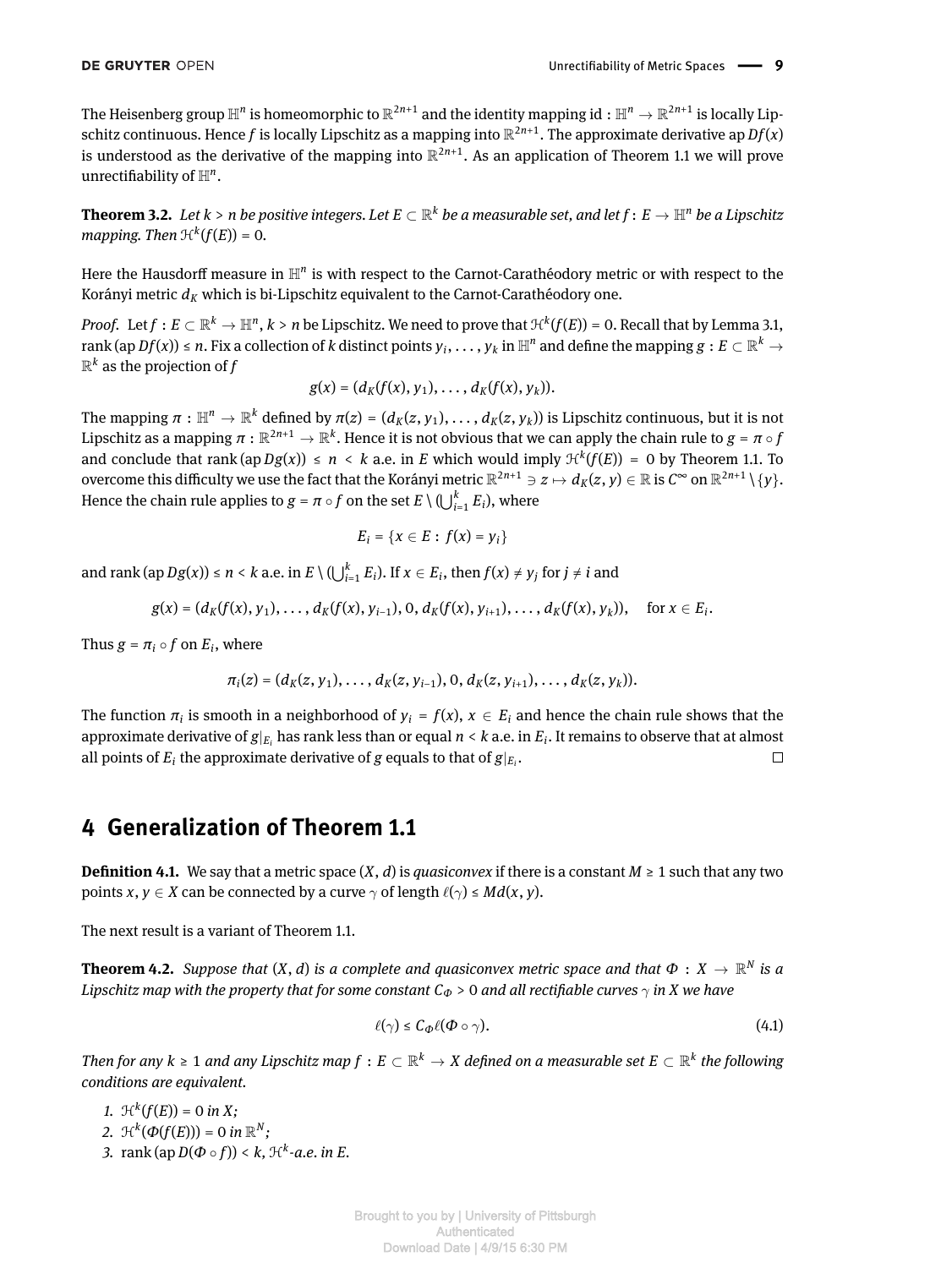Since the set  $f(E)$  is separable,  $\mathcal{H}^k(f(E)) = 0$  if and only if every point in the set  $f(E)$  has a neighborhood whose intersection with *f*(*E*) has measure zero. This also implies that a local version of Theorem [4.2](#page-8-2) is true: We can assume that the space is quasiconvex in a neighborhood of each point, that *Φ* is locally Lipschitz continuous and that for each  $x \in X$  there is a neighborhood  $x \in U \subset X$  and a constant  $C_{\varphi, U}$  such that [\(4.1\)](#page-8-3) holds for all rectifiable curves  $\gamma$  in *U* with the constant  $C_{\phi,U}$ . The reader will have no problem to state a suitable version of the theorem.

In the proof of Theorem [1.1](#page-1-0) we embedded  $f(E)$  isometrically into  $\ell^\infty$  and we concluded the result from Theorem [2.2.](#page-3-0) Here instead of the isometric embedding into  $\ell^\infty$  we have the mapping Φ. The proof of Theorem [4.2](#page-8-2) is similar to that of Theorem [2.2](#page-3-0) and for that reason our arguments will be sketchy, but an essential difficulty arises in the proof of the counterpart of the estimate [\(2.6\)](#page-7-2). One of the reasons for this difficulty is that unlike  $\ell^\infty$ , the space  $X$  does not necessarily have the Lipschitz extension property and we cannot extend  $f$  from  $Q \cap K_j$  to a Lipschitz mapping  $\tilde{f}: Q \to X$ ; we will need a slightly different argument and this part of the proof will be furnished with all the necessary details.

*Proof of Theorem [4.2.](#page-8-2)* The implication from (1) to (2) is obvious. If *N* < *k*, the equivalence between (2) and (3) is also obvious, so we can assume that  $N \ge k$ . In that case the equivalence between (2) and (3) follows from the area formula which generalizes [\(1.1\)](#page-1-1) to the case when the target space may have larger dimension than the domain: If  $h: E \subset \mathbb{R}^k \to \mathbb{R}^N$  is Lipschitz, then

$$
\int_E |J_h(x)|\,d\mathcal{H}^k(x)=\int_{h(E)} N_h(y,E)\,d\mathcal{H}^k(y),
$$

[\[6,](#page-13-7) [7\]](#page-13-1), and the observation that  $|J_h(x)| = 0$  if and only if rank (ap *Dh*(*x*)) < *k*. It remains to prove that (3) implies (1). Suppose that rank (ap  $D(\Phi \circ f)$ ) < *k* a.e. in *E*. For any  $\varepsilon > 0$  there is a set  $F \subset E$  and a mapping  $g = (g_1, \ldots, g_N) \in C^1(\mathbb{R}^k, \mathbb{R}^N)$  such that  $\mathfrak{H}^k(E \setminus F) < \varepsilon$  and

$$
g = \Phi \circ f
$$
,  $Dg = \operatorname{ap} D(\Phi \circ f)$ ,  $\operatorname{rank} Dg < k$  on  $F$ .

Since  $F = \bigcup_{j=0}^{k-1} K_j$ , where

$$
K_j = \{x \in F : \operatorname{rank} Dg(x) = j\},\
$$

it suffices to show that  $\mathfrak{R}^k(f(K_j))$  = 0. By removing a subset of measure zero we can assume that all points of  $K_j$  are the density points of  $K_j.$  Since the problem is local in the nature using a variant of Lemma [2.6](#page-5-0) we can assume that

<span id="page-9-0"></span>
$$
K_j \subset (0, 1)^k
$$
,  $g_i(x) = x_i$  for  $i = 1, 2, ..., j$  and  $x \in [0, 1]^k$ . (4.2)

Now the result will follow from the following version of Lemma [2.7.](#page-6-2)

**Lemma 4.3.** *Under the assumption* [\(4.2\)](#page-9-0) *there is a constant*  $C = C(k)C_{\phi}M$ Lip ( $\Phi$ ) > 0 *such that for any integer* m ≥ 1, and any  $x\in K_j,$  there is a closed cube  $Q_x\subset [0,1]^k$  centered at x of edge length  $d_x$  such that  $f(K_j\cap Q_x)$  $c$ an be covered by  $m^j$  balls in X, each of radius  $CLd_xm^{-1}$ , where  $L$  is the Lipschitz constant of  $f$ .

To prove the lemma we choose  $Q\subset [0,1]^k$  with edge length  $d$ , centered at  $x$  such that  $\mathfrak{H}^k(Q\setminus K_j)< m^{-k}d^k.$ We can assume that  $Q = [0, d]^k$ . Divide  $Q$  into  $m^j$  rectangular boxes  $Q_\nu \times [0, d]^{k-j}$ . We need to show that  $f((Q_v \times [0,d]^{k-j}) \cap K_j)$  is contained in a ball of radius  $\mathcal{C}Ldm^{-1}.$  We find  $\rho \in Q_v$  such that

<span id="page-9-1"></span>
$$
\mathcal{H}^{k-j}((\{\rho\} \times [0, d]^{k-j}) \setminus K_j) < m^{j-k} d^{k-j}.\tag{4.3}
$$

<span id="page-9-2"></span>By the volume argument every point in  $\{\rho\}\times [0,d]^{k-j}$  is at the distance no more than  $C(k)m^{-1}d$  to the set  $(\{\rho\}\times[0,d]^{k-j})\cap K_j.$  Hence every point in  $Q_\nu\times[0,d]^{k-j},$  and thus every point in  $(Q_\nu\times[0,d]^{k-j})\cap K_j,$  is at the distance less than or equal to  $C(k)m^{-1}d$  from the set  $(\{\rho\}\times[0,d]^{k-j})\cap K_j.$  Since  $f$  is  $L$ -Lipschitz it suffices to show that

$$
diam_X f((\{\rho\} \times [0, d]^{k-j}) \cap K_j) < CL dm^{-1}.\tag{4.4}
$$

This is the estimate that plays the role of  $(2.6)$ , but the proof has to be different now.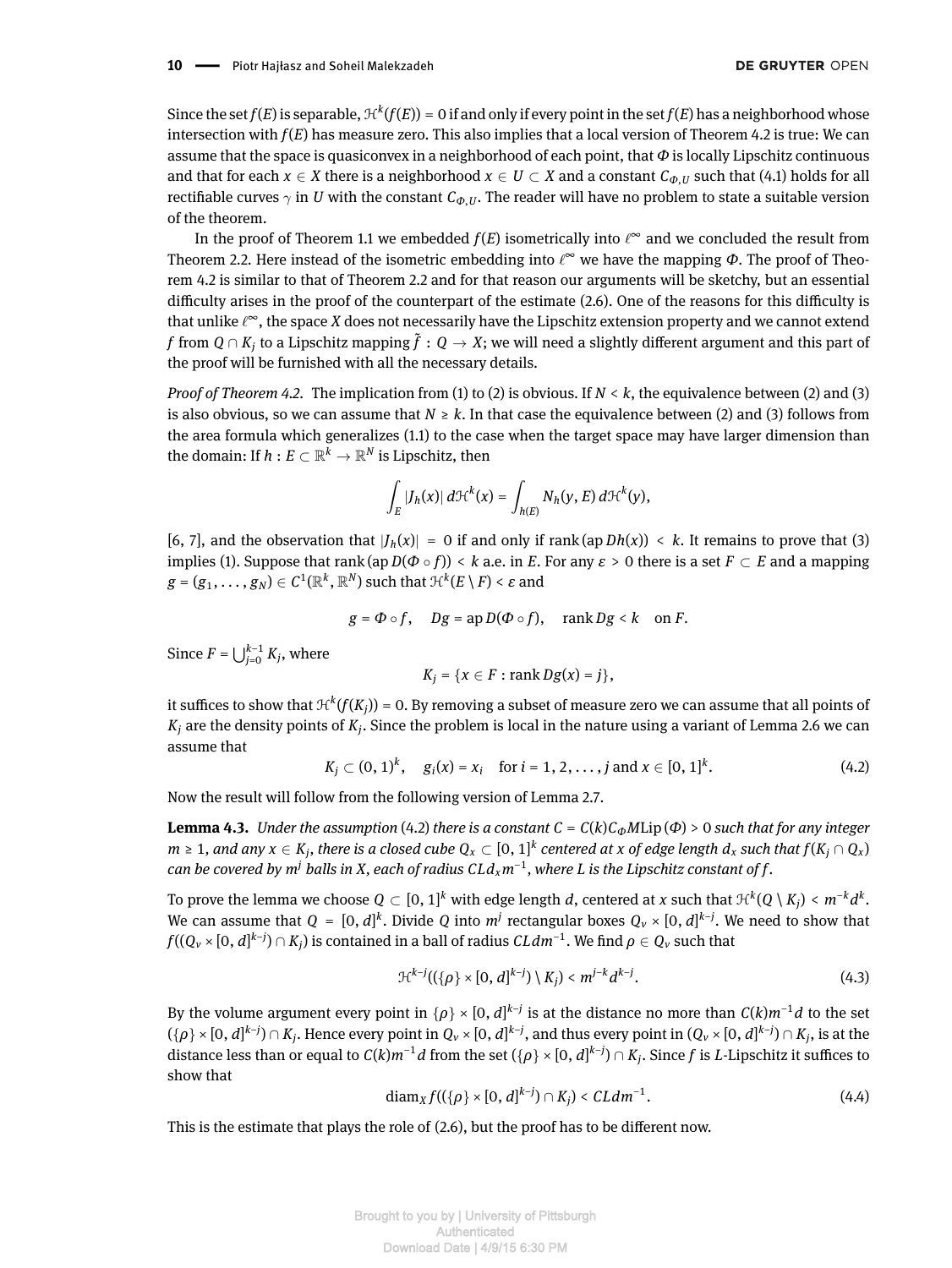<span id="page-10-0"></span>**Lemma 4.4.** Let  $E \subset Q$  be a measurable subset of a cube  $Q \subset \mathbb{R}^n$ . For  $x, y \in Q$  let  $I_x(y)$  be the length of the intersection of the interval  $\overline{xy}$  with E, i.e. I<sub>x</sub>(y) = H<sup>1</sup>( $\overline{xy} \cap E$ ). Then there is a constant C = C(n) > 0 such that for *any*  $x \in Q$ 

$$
\mathcal{H}^{n}(\{y \in Q : I_{x}(y) \le C \mathcal{H}^{n}(E)^{1/n}\}) > \frac{\mathcal{H}^{n}(Q)}{2}.
$$
 (4.5)

The lemma says that if the measure of *E* is small, then more than 50% of the intervals  $\overline{xy}$  intersect *E* along a short subset.

*Proof.* It suffices to show that for some constant  $C = C(n)$ 

<span id="page-10-2"></span>
$$
\int_Q I_x(y)\,dy \leq C \mathcal{H}^n(E)^{1/n}.
$$

Then [\(4.5\)](#page-10-0) will be true with  $C$  replaced by 2 $C$ . For  $z\in S^{n-1}$  let  $\delta(z)$  =  $\sup\{t>0:\,x+tz\in Q\}.$  An integral over *Q* can be represented in the spherical coordinates centered at *x* as follows

$$
\int_{Q} f(y) dy = \int_{S^{n-1}} \int_{0}^{\delta(z)} f(x + tz) t^{n-1} dt d\sigma(z).
$$
 (4.6)

If  $z \in S^{n-1}$ , then

<span id="page-10-1"></span>
$$
I_x(x + tz) \leq I_x(x + \delta(z)z) = \int_0^{\delta(z)} \chi_E(x + \tau z) d\tau.
$$

We have

$$
\int_{Q} I_{x}(y) dy = \frac{1}{\mathcal{H}^{n}(Q)} \int_{S^{n-1}} \int_{0}^{\delta(z)} t^{n-1} I_{x}(x + tz) dt d\sigma(z)
$$
\n
$$
\leq \frac{1}{\mathcal{H}^{n}(Q)} \int_{S^{n-1}} \int_{0}^{\delta(z)} t^{n-1} \int_{0}^{\delta(z)} \chi_{E}(x + \tau z) d\tau dt d\sigma(z)
$$
\n
$$
\leq \frac{1}{\mathcal{H}^{n}(Q)} \int_{S^{n-1}} \int_{0}^{\text{diam } Q} t^{n-1} dt \int_{0}^{\delta(z)} \chi_{E}(x + \tau z) d\tau d\sigma(z)
$$
\n
$$
= C(n) \int_{S^{n-1}} \int_{0}^{\delta(z)} \frac{\chi_{E}(x + \tau z)}{\tau^{n-1}} \tau^{n-1} d\tau d\sigma(z)
$$
\n
$$
= C \int_{Q} \frac{\chi_{E}(y)}{|x - y|^{n-1}} dy \leq C \mathcal{H}^{n}(E)^{1/n}
$$
\n(4.7)

by Lemma [2.4.](#page-4-1) Equality [\(4.7\)](#page-10-1) follows from [\(4.6\)](#page-10-2).

Now under the assumptions of the lemma, if  $x, y \in Q$ , we can find  $z \in Q$  such that  $I_x(z) + I_y(z) \leq C \mathcal{H}^n(E)^{1/n}$ , i.e. the curve  $\overline{xz}+\overline{zy}$  connecting *x* to *y* has length no bigger than 2 diam *Q* and it intersects the set *E* along a subset of length less than or equal to  $C\mathcal{H}^n(E)^{1/n}$ . Applying it to  $n=k-j$ ,  $Q=\{\rho\}\times[0,d]^{k-j}$ , and  $E=(\{\rho\}\times[0,d]^{k-j})\backslash K_j$ , every pair of points  $x,y\in Q\cap K_j$  can be connected by a curve  $\gamma=\overline{xz}+\overline{zy}$  of length  $\ell(\gamma)\leq 2d\sqrt{k-j}$  (two times the diameter of the cube) whose intersection with the complement of  $K_j$  has length no more than  $C(k)m^{-1}d$ by [\(4.3\)](#page-9-1). We can parametrize  $\gamma$  by arc-length  $\gamma:[0,\ell(\gamma)]\to\{\rho\}\times[0,d]^{k-j}$  as a 1-Lipschitz curve. The mapping  $f\circ\gamma$  is  $L$ -Lipschitz and defined on a subset  $\gamma^{-1}(K_j)$ . It uniquely extends to the closure of  $\gamma^{-1}(K_j)$  (because it is Lipschitz and *X* is complete). The complement of this set consists of countably many open intervals of total length bounded by  $C(k)m^{-1}d.$  Since the space  $X$  is quasiconvex we can extend  $f\circ\gamma$  from the closure of  $\gamma^{-1}(K_j)$ to  $\hat{f} \circ \gamma : [0, \ell(\gamma)] \to X$  as an *ML*-Lipschitz curve connecting *x* to *y*; here *M* is the quasiconvexity constant of the space *X*. The curve

$$
\varPhi\circ(\widetilde{f\circ\gamma}):[0,\ell(\gamma)]\to\mathbb{R}^N
$$

is Lip (Φ)ML-Lipschitz. Note that on the set  $\gamma^{-1}(K_j)$  this curve coincides with  $g\circ\gamma$  and hence for a.e.  $t\in\gamma^{-1}(K_j)$ we have

$$
(\Phi\circ(\widetilde{f\circ\gamma}))'(t)=(g\circ\gamma)'(t)=0.
$$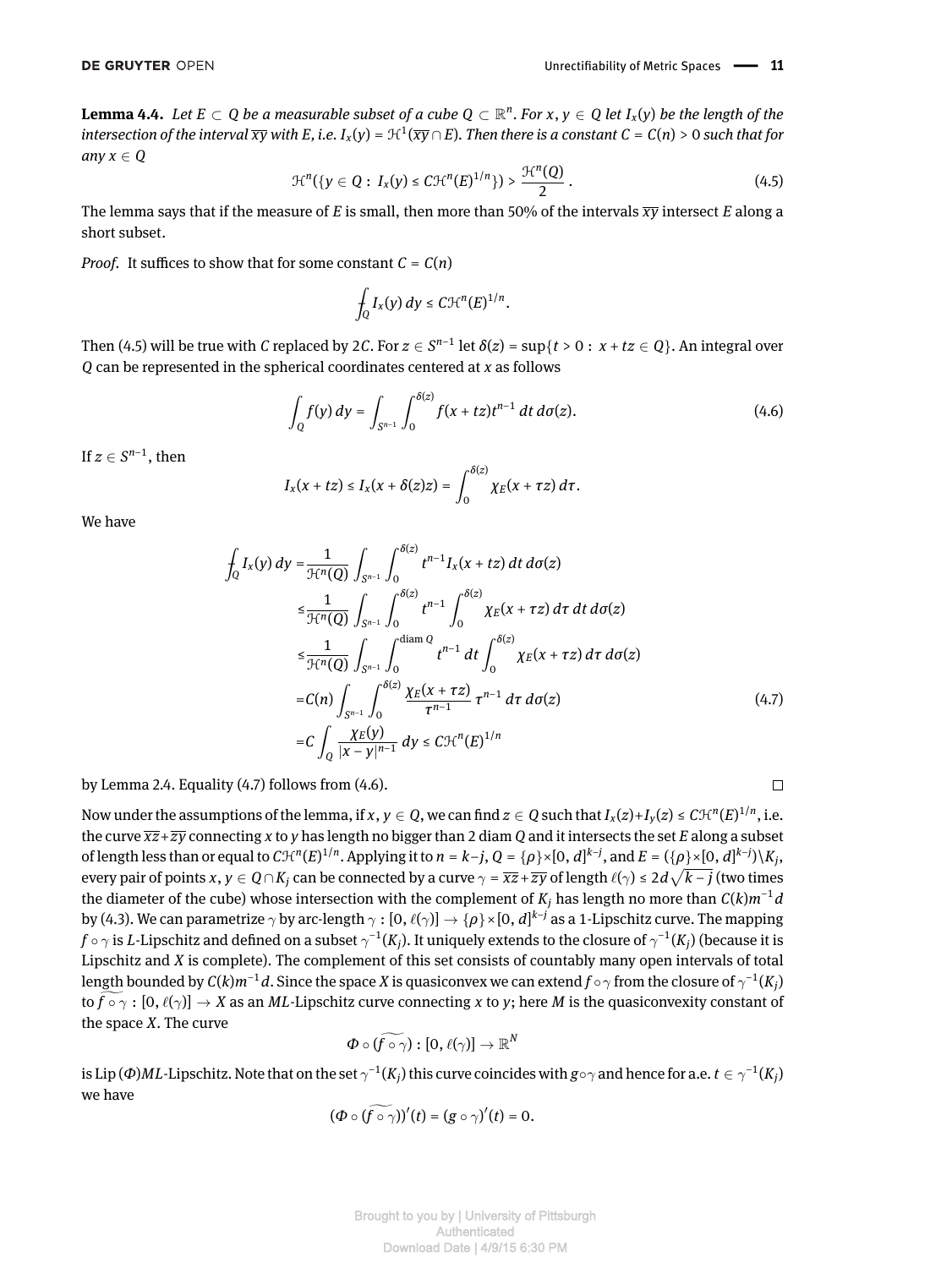Hence the length of the curve  $\Phi \circ (\widetilde{f \circ \gamma})$  is bounded by

$$
\ell(\Phi\circ(\widetilde{f\circ\gamma}))=\int_0^{\ell(\gamma)} |(\Phi\circ(\widetilde{f\circ\gamma})'(t)|\,dt\leq \mathrm{Lip}\,(\Phi)ML\mathcal{H}^1([0,\ell(\gamma)]\setminus\gamma^{-1}(K_j))\leq \mathrm{Lip}\,(\Phi)MLC(k)m^{-1}d.
$$

Now [\(4.1\)](#page-8-3) implies that

$$
d(f(x),f(y))\leq \ell(\widetilde{f\circ \gamma})\leq C_{\varPhi}\ell(\varPhi\circ (\widetilde{f\circ \gamma}))\leq C_{\varPhi}\mathrm{Lip}\,(\varPhi)MLC(k)m^{-1}d.
$$

Since this is true for all  $x, y \in \{\rho\} \times [0,d]^{k-j} \cap K_j$ , [\(4.4\)](#page-9-2) follows. The proof is complete.

## <span id="page-11-0"></span>**5 Applications**

#### **5.1 Mappings of bounded length distortion**

<span id="page-11-1"></span>**Definition 5.1.** A mapping  $f : X \to Y$  between metric spaces is said to have the *weak bounded length distortion* property (weak BLD) if there is a constant  $C \geq 1$  such that for all rectifiable curves  $\gamma$  in *X* we have

$$
C^{-1}\ell_X(\gamma) \le \ell_Y(f \circ \gamma) \le C\ell_X(\gamma). \tag{5.1}
$$

The class of mappings with bounded length distortion (BLD) was introduced in [\[18\]](#page-13-16) under the assumption that  $f:\Omega\subset\mathbb{R}^n\to\mathbb{R}^n$  is a continuous mapping on an open domain such that it is open, discrete, sense preserving and satisfies [\(5.1\)](#page-11-1) for all curves  $\gamma$  in  $\Omega$ . A more general definition without any topological restrictions was given in  $[15,$  Definition 2.10]. This definition is almost identical to ours, but it was assumed that  $(5.1)$  was satisfied for *all* curves  $\gamma$  in *X*. The two notions are different: it may happen that a mapping has the weak BLD property, but some curves of infinite length in *X* are mapped onto rectifiable curves and hence such a mapping is not BLD in the sense of [\[15,](#page-13-17) Definition 2.10]. For example the identity mapping on the Heisenberg group id  $:\mathbb H^n\to\R^{2n+1}$ satisfies the weak BLD condition locally. However, any segment on the *t*-axis has infinite length in the metric of  $\mathbb{H}^n$  (actually its Hausdorff dimension equals 2) and it is mapped by the identity mapping to a segment in the *t*-axis in  $\mathbb{R}^{2n+1}$  of finite Euclidean length.

As a consequence of Theorem [4.2](#page-8-2) we obtain.

<span id="page-11-2"></span> $\bf{Theorem 5.2.}$  If a mapping  $f:\Omega\subset\mathbb{R}^n\to\mathbb{R}^m$  defined on an open set  $\Omega\subset\mathbb{R}^n$  has the weak BLD property, then  $f$  *is locally Lipschitz, m > n and rank*  $Df(x) = n$  *<i>a.e. in*  $\Omega$ *.* 

*Proof.* For any  $\gamma \in B(x, r) \subset \Omega$ , the segment  $\overline{\chi y}$  is mapped on a curve of length bounded by  $C|x - \gamma|$ . Hence  $|f(x) - f(y)| \le C|x - y|$ . Let *X* be a closed ball contained in *Ω*, equip it with the Euclidean metric and let  $\Phi = f|_X : X \to \mathbb{R}^m$ . Let  $E \subset X$  be the set of points where rank  $Df \leq n$  and let  $\iota : E \to X$  be the identity mapping. According to Theorem [4.2,](#page-8-2)  $\mathcal{H}^n(E) = \mathcal{H}^n(\iota(E)) = 0$  if and only if rank (ap  $D(\Phi \circ \iota)$ ) = rank  $Df \leq n$ , a.e. in *E*. Since the last condition is satisfied by the definition of *E*, we conclude that  $\mathcal{H}^n(E) = 0$ , and hence  $rank Df(x) = n$  a.e. in  $\Omega$ , because  $\Omega$  is a countable union of closed balls. This however, implies that  $m \ge n$ .

Gromov proved in [\[10,](#page-13-18) 2.4.11] that any Riemannian manifold of dimension *n* admits a mapping into  $\mathbb{R}^n$  that preserves lengths of curves. It follows from Theorem [5.2](#page-11-2) that the Jacobian of such mapping is different than zero a.e. and hence there is no such mapping into  $\mathbb{R}^m$  for  $m < n$  (this result is known).

In [\[18\]](#page-13-16) it was proved that a mapping  $f:\varOmega\subset\mathbb{R}^n\to\mathbb{R}^n$  is BLD (under the topological assumptions: open, discrete, sense preserving) if and only if  $f$  is locally Lipschitz and  $|J_f| \geq C > 0$  a.e. We proved without any topological assumptions that  $|J_f|>0$  a.e.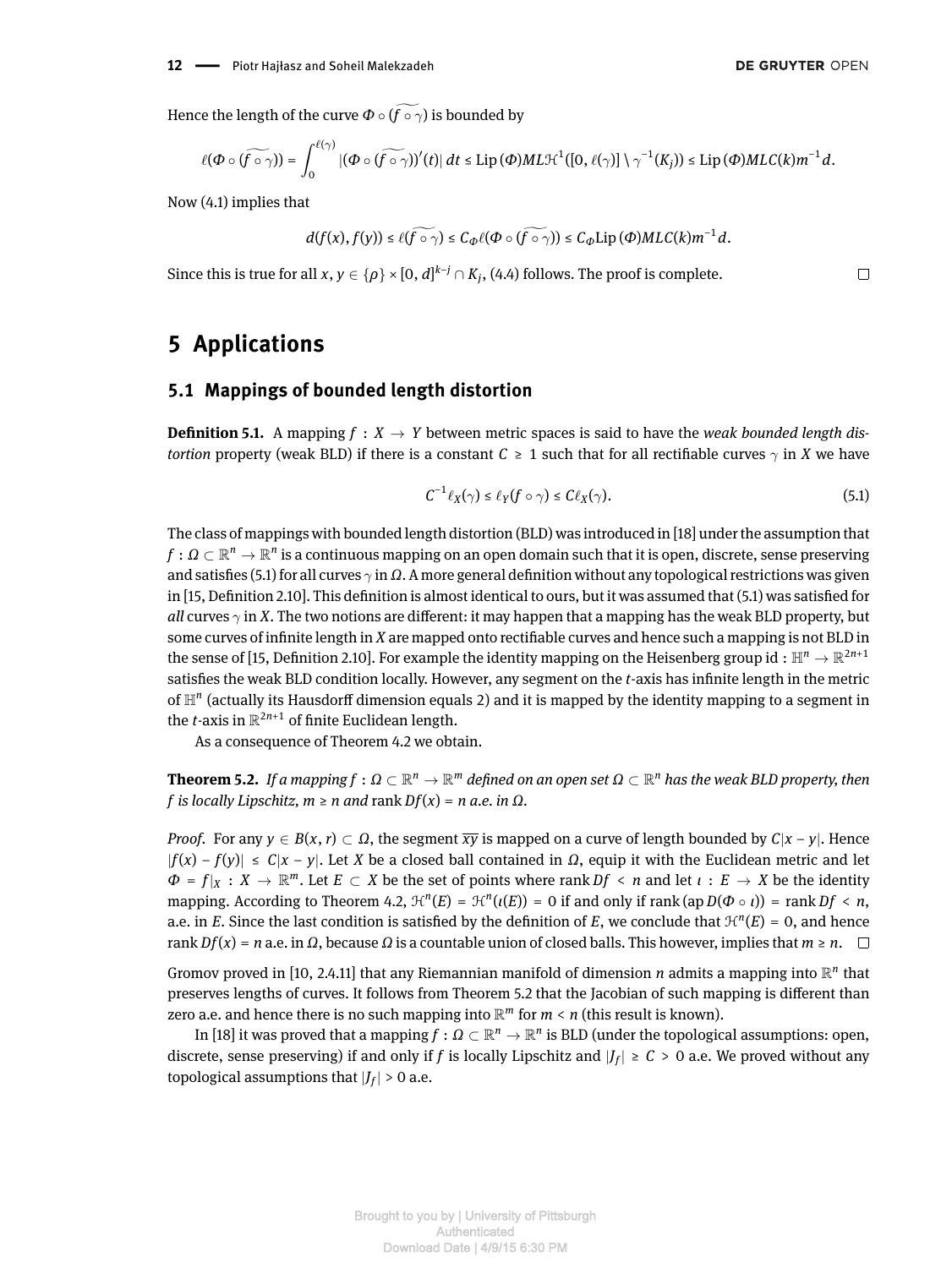#### **5.2 Carnot-Carathéodory spaces**

Let  $X_1, X_2, \ldots, X_m$  be a family of vector fields defined on an open and connected set  $\Omega \subset \mathbb{R}^n$  with locally Lipschitz continuous coefficients. Assume that the vector fields are linearly independent at every point of *Ω* and that for every compact set *K* ⊂ *Ω*

$$
\inf_{p\in K}\inf_{i\in\{1,...,m\}}|X_i(p)|>0.
$$

For  $v = \sum_i a_i X_i(p) \in \text{span} \{X_i(p), \ldots, X_m(p)\}$  we define

<span id="page-12-1"></span>
$$
|v|_H = \bigg(\sum_{i=1}^m a_i^2\bigg)^{1/2}.
$$

It follows from our assumptions that on compact subsets of  $\Omega$ ,  $|v|_H$  is comparable to the Euclidean length  $|v|$ of the vector *v*, i.e. for every compact set  $K \subset \Omega$  there is a constant  $C \geq 1$  such that

$$
C^{-1}|v| \leq |v|_H \leq C|v| \quad \text{for all } p \in K \text{ and all } v \in \text{span }\{X_1(p),\ldots,X_m(p)\}.
$$
 (5.2)

We say that an absolutely continuous curve  $\gamma : [a, b] \to \Omega$  is *horizontal* if there are measurable functions  $a_i(t)$ ,  $a \le t \le b$ ,  $i = 1, 2, \ldots$ , *m* such that

$$
\gamma'(t) = \sum_{i=1}^m a_i(t)X_i(\gamma(t)) \text{ for almost all } t \in [a, b].
$$

The horizontal length of  $\gamma$  is defined as

$$
\ell_H(\gamma)=\int_a^b |\gamma'(t)|_H dt.
$$

Denoting the Euclidean length of a curve  $\gamma$  by  $\ell(\gamma)$ , it easily follows from [\(5.2\)](#page-12-1) that if  $G \in \Omega$ , then there is a constant *C*  $\geq$  1 such that for any horizontal curve  $\gamma$  : [*a*, *b*]  $\rightarrow$  *G* we have

$$
C^{-1}\ell(\gamma) \le \ell_H(\gamma) \le C\ell(\gamma). \tag{5.3}
$$

Assume that any two points in *Ω* can be connected by a horizontal curve. This is the case for example if the vector fields satisfy the Hörmander condition [\[22,](#page-13-19) Proposition III.4.1]. A Carnot group *G* is a group structure on  $\mathbb{R}^n$  along with a horizontal distribution and the associated Carnot-Carathéodory metric. The Heisenberg group is an example of the Carnot group. All the assumptions about the vector fields given above are satisfied by Carnot groups (and in particular by the Heisenberg groups), [\[12,](#page-13-20) Section 11.3], but not by the Grushin type spaces [\[8\]](#page-13-21). Namely in general in the Grushin type spaces the inequality  $\ell_H(\gamma) \leq C\ell(\gamma)$  need not be satisfied.

The Carnot-Carathéodory distance  $d_{cc}(x, y)$  of the points  $x, y \in \Omega$  is defined as the infimum of horizontal lengths of horizontal curves connecting *x* and *y*. Since we assume that any two points in *Ω* can be connected by a horizontal curve, (*Ω*, *dcc*) is a metric space.

Clearly horizontal curves are rectiable and it is well-known that every rectiable curve with the arclength parametrization is horizontal. Moreover  $\ell_H(\gamma)$  equals the length  $\ell_{cc}(\gamma)$  of  $\gamma$  with respect to the Carnot-Carathéodory metric. A detailed account on this topic can be found in [\[20\]](#page-13-22). id : (*Ω*, *dcc*) → *Ω* from the Carnot-Carathéodory space onto *Ω* with Euclidean metric is locally weakly BLD.

The next result follows immediately from a local version of Theorem [4.2.](#page-8-2) It applies to Carnot groups and in particular to the Heisenberg groups.

<span id="page-12-0"></span>**Theorem 5.3.** *Let*  $X_1, \ldots, X_m$  *be a family of locally Lipschitz vector fields in an open and connected domain Ω* ⊂ R *n such that for every compact set K* ⊂ *Ω*

$$
\inf_{p\in K}\inf_{i\in\{1,\ldots,m\}}|X_i(p)|>0.
$$
\n(5.4)

*Assume also that any two points in Ω can be connected by a horizontal curve. Then for k* ≥ 1 *and any Lipschitz*  $m$ apping  $f: E \subset \mathbb{R}^k \to (\Omega, \, d_{cc})$  the following conditions are equivalent.

*1.*  $\mathcal{H}_{d_{cc}}^k(f(E)) = 0$  *in* (Ω,  $d_{cc}$ );

*2.* H*<sup>k</sup>* (*f*(*E*)) = 0 *with respect to the Euclidean metric in Ω;*

*3.* rank (ap *Df*) < *k a.e. in E.*